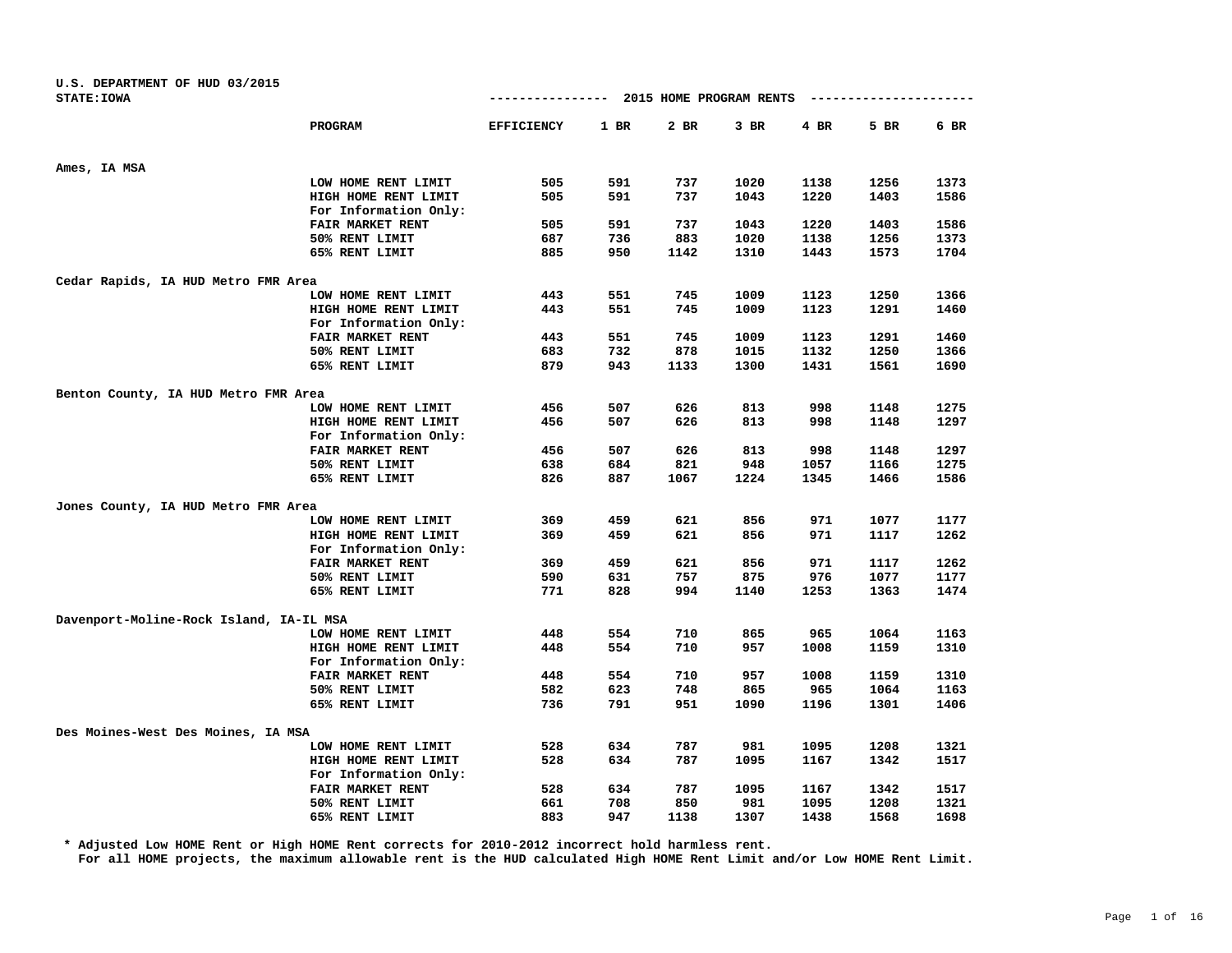| U.S. DEPARTMENT OF HUD 03/2015                 |                         |                   |      |                         |        |      |      |      |
|------------------------------------------------|-------------------------|-------------------|------|-------------------------|--------|------|------|------|
| <b>STATE: IOWA</b>                             |                         | -------------     |      | 2015 HOME PROGRAM RENTS |        |      |      |      |
|                                                | <b>PROGRAM</b>          | <b>EFFICIENCY</b> | 1 BR | 2 BR                    | $3$ BR | 4 BR | 5 BR | 6 BR |
| Dubuque, IA MSA                                |                         |                   |      |                         |        |      |      |      |
|                                                | LOW HOME RENT LIMIT     | 459               | 568  | 737                     | 902    | 1007 | 1111 | 1214 |
|                                                | HIGH HOME RENT LIMIT    | 459               | 568  | 737                     | 988    | 1147 | 1319 | 1491 |
|                                                | For Information Only:   |                   |      |                         |        |      |      |      |
|                                                | FAIR MARKET RENT        | 459               | 568  | 737                     | 988    | 1147 | 1319 | 1491 |
|                                                | 50% RENT LIMIT          | 607               | 651  | 781                     | 902    | 1007 | 1111 | 1214 |
|                                                | 65% RENT LIMIT          | 815               | 875  | 1052                    | 1207   | 1326 | 1445 | 1564 |
| Iowa City, IA HUD Metro FMR Area               |                         |                   |      |                         |        |      |      |      |
|                                                | LOW HOME RENT LIMIT     | 526               | 630  | 802                     | 1070   | 1193 | 1317 | 1440 |
|                                                | HIGH HOME RENT LIMIT    | 526               | 630  | 802                     | 1182   | 1420 | 1633 | 1810 |
|                                                | For Information Only:   |                   |      |                         |        |      |      |      |
|                                                | FAIR MARKET RENT        | 526               | 630  | 802                     | 1182   | 1420 | 1633 | 1846 |
|                                                | 50% RENT LIMIT          | 721               | 772  | 926                     | 1070   | 1193 | 1317 | 1440 |
|                                                | 65% RENT LIMIT          | 939               | 1007 | 1211                    | 1390   | 1531 | 1671 | 1810 |
| Washington County, IA HUD Metro FMR Area       |                         |                   |      |                         |        |      |      |      |
|                                                | LOW HOME RENT LIMIT     | 411               | 491  | 619                     | 889    | 992  | 1095 | 1197 |
|                                                | HIGH HOME RENT LIMIT    | 411               | 491  | 619                     | 912    | 1042 | 1198 | 1355 |
|                                                | For Information Only:   |                   |      |                         |        |      |      |      |
|                                                | FAIR MARKET RENT        | 411               | 491  | 619                     | 912    | 1042 | 1198 | 1355 |
|                                                | 50% RENT LIMIT          | 598               | 641  | 770                     | 889    | 992  | 1095 | 1197 |
|                                                | 65% RENT LIMIT          | 779               | 836  | 1004                    | 1152   | 1265 | 1377 | 1490 |
| Omaha-Council Bluffs, NE-IA HUD Metro FMR Area |                         |                   |      |                         |        |      |      |      |
|                                                | LOW HOME RENT LIMIT     | 493               | 642  | 807                     | 949    | 1058 | 1168 | 1277 |
|                                                | HIGH HOME RENT LIMIT    | $493*$            | 642  | 807                     | 1082   | 1202 | 1382 | 1563 |
|                                                | For Information Only:   |                   |      |                         |        |      |      |      |
|                                                | <b>FAIR MARKET RENT</b> | 480               | 642  | 807                     | 1082   | 1202 | 1382 | 1563 |
|                                                | 50% RENT LIMIT          | 638               | 684  | 821                     | 949    | 1058 | 1168 | 1277 |
|                                                | 65% RENT LIMIT          | 860               | 923  | 1109                    | 1273   | 1400 | 1527 | 1653 |
| Sioux City, IA-NE-SD MSA                       |                         |                   |      |                         |        |      |      |      |
|                                                | LOW HOME RENT LIMIT     | 421               | 550  | 696                     | 803    | 896  | 989  | 1081 |
|                                                | HIGH HOME RENT LIMIT    | 421               | 550  | 708                     | 929    | 1045 | 1202 | 1331 |
|                                                | For Information Only:   |                   |      |                         |        |      |      |      |
|                                                | FAIR MARKET RENT        | 421               | 550  | 708                     | 929    | 1045 | 1202 | 1359 |
|                                                | 50% RENT LIMIT          | 541               | 580  | 696                     | 803    | 896  | 989  | 1081 |
|                                                | 65% RENT LIMIT          | 699               | 750  | 902                     | 1034   | 1134 | 1232 | 1331 |
| Waterloo-Cedar Falls, IA HUD Metro FMR Area    |                         |                   |      |                         |        |      |      |      |
|                                                | LOW HOME RENT LIMIT     | 463               | 537  | 674                     | 851    | 950  | 1048 | 1146 |
|                                                | HIGH HOME RENT LIMIT    | 463               | 537  | 674                     | 895    | 1179 | 1282 | 1385 |
|                                                | For Information Only:   |                   |      |                         |        |      |      |      |
|                                                | FAIR MARKET RENT        | 463               | 537  | 674                     | 895    | 1194 | 1373 | 1552 |
|                                                | 50% RENT LIMIT          | 573               | 614  | 737                     | 851    | 950  | 1048 | 1146 |
|                                                | 65% RENT LIMIT          | 726               | 779  | 937                     | 1074   | 1179 | 1282 | 1385 |

**\* Adjusted Low HOME Rent or High HOME Rent corrects for 2010-2012 incorrect hold harmless rent.**

**For all HOME projects, the maximum allowable rent is the HUD calculated High HOME Rent Limit and/or Low HOME Rent Limit.**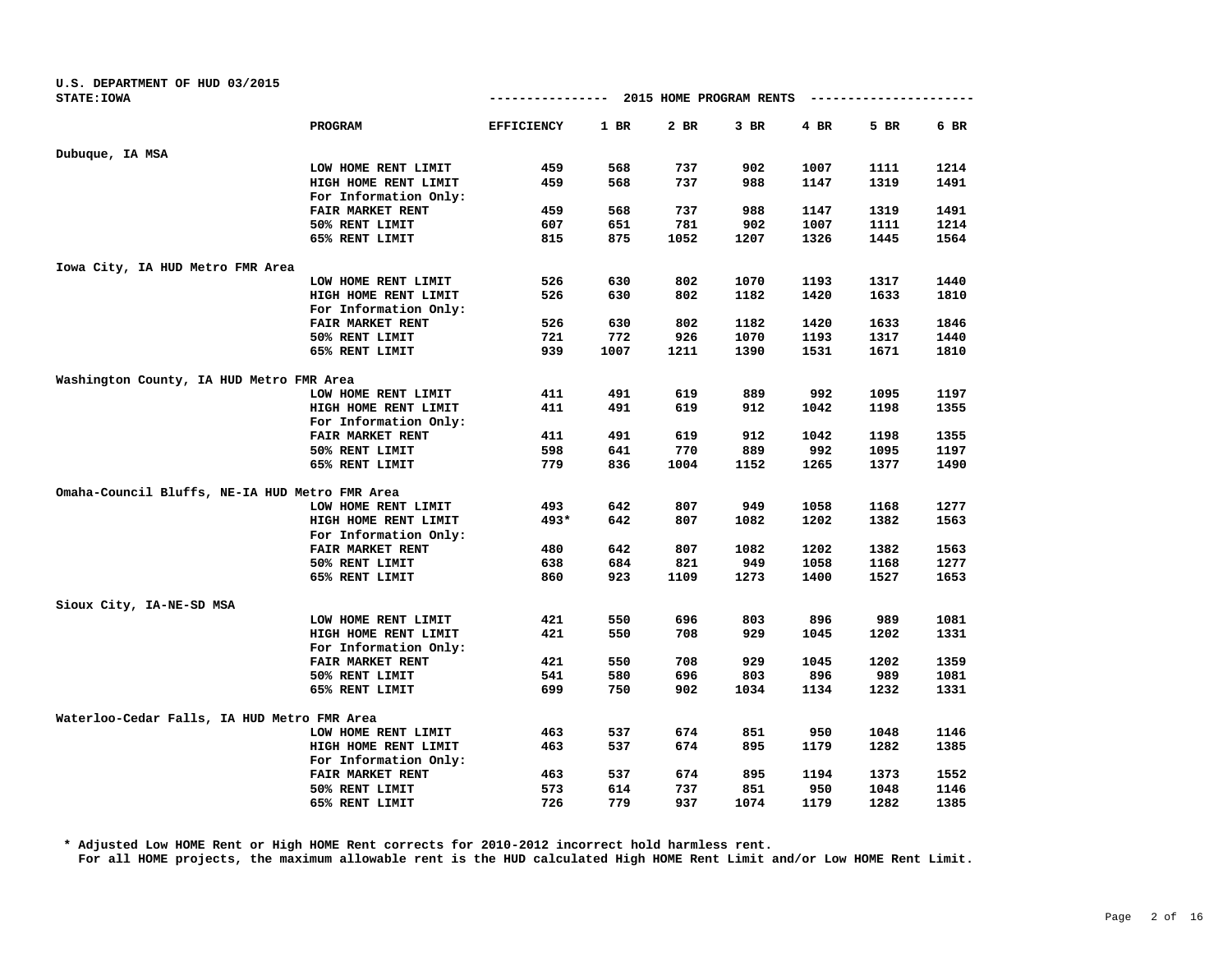| U.S. DEPARTMENT OF HUD 03/2015       |                       |                   |        |                         |      |            |      |      |
|--------------------------------------|-----------------------|-------------------|--------|-------------------------|------|------------|------|------|
| <b>STATE: IOWA</b>                   |                       | --------------    |        | 2015 HOME PROGRAM RENTS |      | ---------- |      |      |
|                                      | PROGRAM               | <b>EFFICIENCY</b> | $1$ BR | 2 BR                    | 3 BR | $4$ BR     | 5 BR | 6 BR |
| Bremer County, IA HUD Metro FMR Area |                       |                   |        |                         |      |            |      |      |
|                                      | LOW HOME RENT LIMIT   | 414               | 446    | 603                     | 824  | 827        | 951  | 1075 |
|                                      | HIGH HOME RENT LIMIT  | 414               | 446    | 603                     | 824  | 827        | 951  | 1075 |
|                                      | For Information Only: |                   |        |                         |      |            |      |      |
|                                      | FAIR MARKET RENT      | 414               | 446    | 603                     | 824  | 827        | 951  | 1075 |
|                                      | 50% RENT LIMIT        | 673               | 721    | 866                     | 1000 | 1116       | 1231 | 1345 |
|                                      | 65% RENT LIMIT        | 888               | 953    | 1146                    | 1314 | 1446       | 1577 | 1709 |
| Adair County, IA                     |                       |                   |        |                         |      |            |      |      |
|                                      | LOW HOME RENT LIMIT   | 415               | 452    | 612                     | 808  | 856        | 984  | 1088 |
|                                      | HIGH HOME RENT LIMIT  | 415               | 452    | 612                     | 853  | 856        | 984  | 1113 |
|                                      | For Information Only: |                   |        |                         |      |            |      |      |
|                                      | FAIR MARKET RENT      | 415               | 452    | 612                     | 853  | 856        | 984  | 1113 |
|                                      | 50% RENT LIMIT        | 545               | 583    | 700                     | 808  | 902        | 996  | 1088 |
|                                      | 65% RENT LIMIT        | 704               | 756    | 909                     | 1042 | 1143       | 1242 | 1341 |
| Adams County, IA                     |                       |                   |        |                         |      |            |      |      |
|                                      | LOW HOME RENT LIMIT   | 402               | 438    | 593                     | 739  | 819        | 942  | 1065 |
|                                      | HIGH HOME RENT LIMIT  | 402               | 438    | 593                     | 739  | 819        | 942  | 1065 |
|                                      | For Information Only: |                   |        |                         |      |            |      |      |
|                                      | FAIR MARKET RENT      | 402               | 438    | 593                     | 739  | 819        | 942  | 1065 |
|                                      | 50% RENT LIMIT        | 541               | 580    | 696                     | 803  | 896        | 989  | 1081 |
|                                      | 65% RENT LIMIT        | 699               | 750    | 902                     | 1034 | 1134       | 1232 | 1331 |
| Allamakee County, IA                 |                       |                   |        |                         |      |            |      |      |
|                                      | LOW HOME RENT LIMIT   | 402               | 500    | 593                     | 803  | 896        | 989  | 1081 |
|                                      | HIGH HOME RENT LIMIT  | 402               | 500    | 593                     | 874  | 907        | 1043 | 1179 |
|                                      | For Information Only: |                   |        |                         |      |            |      |      |
|                                      | FAIR MARKET RENT      | 402               | 500    | 593                     | 874  | 907        | 1043 | 1179 |
|                                      | 50% RENT LIMIT        | 541               | 580    | 696                     | 803  | 896        | 989  | 1081 |
|                                      | 65% RENT LIMIT        | 699               | 750    | 902                     | 1034 | 1134       | 1232 | 1331 |
| Appanoose County, IA                 |                       |                   |        |                         |      |            |      |      |
|                                      | LOW HOME RENT LIMIT   | 435               | 438    | 593                     | 752  | 792        | 911  | 1030 |
|                                      | HIGH HOME RENT LIMIT  | 435               | 438    | 593                     | 752  | 792        | 911  | 1030 |
|                                      | For Information Only: |                   |        |                         |      |            |      |      |
|                                      | FAIR MARKET RENT      | 435               | 438    | 593                     | 752  | 792        | 911  | 1030 |
|                                      | 50% RENT LIMIT        | 541               | 580    | 696                     | 803  | 896        | 989  | 1081 |
|                                      | 65% RENT LIMIT        | 699               | 750    | 902                     | 1034 | 1134       | 1232 | 1331 |
| Audubon County, IA                   |                       |                   |        |                         |      |            |      |      |
|                                      | LOW HOME RENT LIMIT   | 402               | 478    | 593                     | 739  | 903        | 997  | 1090 |
|                                      | HIGH HOME RENT LIMIT  | 402               | 478    | 593                     | 739  | 979        | 1126 | 1273 |
|                                      | For Information Only: |                   |        |                         |      |            |      |      |
|                                      | FAIR MARKET RENT      | 402               | 478    | 593                     | 739  | 979        | 1126 | 1273 |
|                                      | 50% RENT LIMIT        | 546               | 585    | 701                     | 810  | 903        | 997  | 1090 |
|                                      | 65% RENT LIMIT        | 699               | 750    | 902                     | 1034 | 1134       | 1232 | 1331 |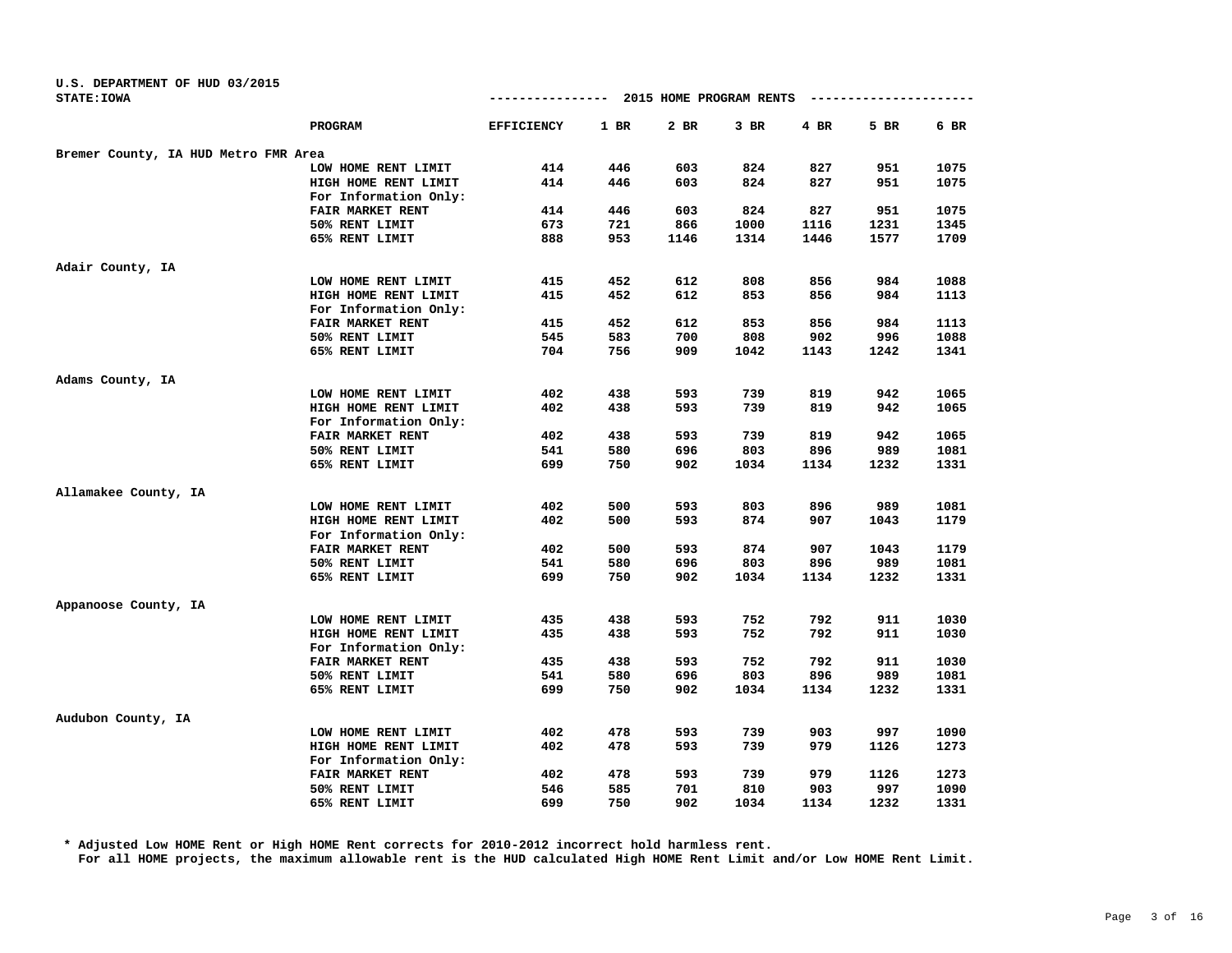| U.S. DEPARTMENT OF HUD 03/2015 |                       |                                        |      |      |        |      |                        |      |
|--------------------------------|-----------------------|----------------------------------------|------|------|--------|------|------------------------|------|
| <b>STATE: IOWA</b>             |                       | -------------- 2015 HOME PROGRAM RENTS |      |      |        |      | ---------------------- |      |
|                                | <b>PROGRAM</b>        | <b>EFFICIENCY</b>                      | 1 BR | 2 BR | $3$ BR | 4 BR | 5 BR                   | 6 BR |
| Boone County, IA               |                       |                                        |      |      |        |      |                        |      |
|                                | LOW HOME RENT LIMIT   | 376                                    | 467  | 632  | 829    | 981  | 1128                   | 1261 |
|                                | HIGH HOME RENT LIMIT  | 376                                    | 467  | 632  | 829    | 981  | 1128                   | 1275 |
|                                | For Information Only: |                                        |      |      |        |      |                        |      |
|                                | FAIR MARKET RENT      | 376                                    | 467  | 632  | 829    | 981  | 1128                   | 1275 |
|                                | 50% RENT LIMIT        | 631                                    | 676  | 811  | 937    | 1046 | 1154                   | 1261 |
|                                | 65% RENT LIMIT        | 848                                    | 909  | 1093 | 1255   | 1380 | 1504                   | 1628 |
| Buchanan County, IA            |                       |                                        |      |      |        |      |                        |      |
|                                | LOW HOME RENT LIMIT   | 443                                    | 446  | 593  | 768    | 962  | 1106                   | 1218 |
|                                | HIGH HOME RENT LIMIT  | 443                                    | 446  | 593  | 768    | 962  | 1106                   | 1251 |
|                                | For Information Only: |                                        |      |      |        |      |                        |      |
|                                | FAIR MARKET RENT      | 443                                    | 446  | 593  | 768    | 962  | 1106                   | 1251 |
|                                | 50% RENT LIMIT        | 610                                    | 653  | 783  | 905    | 1010 | 1114                   | 1218 |
|                                | 65% RENT LIMIT        | 784                                    | 841  | 1012 | 1160   | 1274 | 1387                   | 1501 |
| Buena Vista County, IA         |                       |                                        |      |      |        |      |                        |      |
|                                | LOW HOME RENT LIMIT   | 406                                    | 472  | 600  | 755    | 873  | 989                    | 1081 |
|                                | HIGH HOME RENT LIMIT  | 406                                    | 472  | 600  | 755    | 873  | 1004                   | 1135 |
|                                | For Information Only: |                                        |      |      |        |      |                        |      |
|                                | FAIR MARKET RENT      | 406                                    | 472  | 600  | 755    | 873  | 1004                   | 1135 |
|                                | 50% RENT LIMIT        | 541                                    | 580  | 696  | 803    | 896  | 989                    | 1081 |
|                                | 65% RENT LIMIT        | 699                                    | 750  | 902  | 1034   | 1134 | 1232                   | 1331 |
| Butler County, IA              |                       |                                        |      |      |        |      |                        |      |
|                                | LOW HOME RENT LIMIT   | 402                                    | 500  | 593  | 845    | 905  | 1040                   | 1137 |
|                                | HIGH HOME RENT LIMIT  | 402                                    | 500  | 593  | 874    | 905  | 1041                   | 1177 |
|                                | For Information Only: |                                        |      |      |        |      |                        |      |
|                                | FAIR MARKET RENT      | 402                                    | 500  | 593  | 874    | 905  | 1041                   | 1177 |
|                                | 50% RENT LIMIT        | 568                                    | 609  | 731  | 845    | 942  | 1040                   | 1137 |
|                                | 65% RENT LIMIT        | 730                                    | 784  | 943  | 1080   | 1186 | 1290                   | 1394 |
| Calhoun County, IA             |                       |                                        |      |      |        |      |                        |      |
|                                | LOW HOME RENT LIMIT   | 402                                    | 454  | 593  | 803    | 806  | 927                    | 1048 |
|                                | HIGH HOME RENT LIMIT  | 402                                    | 454  | 593  | 803    | 806  | 927                    | 1048 |
|                                | For Information Only: |                                        |      |      |        |      |                        |      |
|                                | FAIR MARKET RENT      | 402                                    | 454  | 593  | 803    | 806  | 927                    | 1048 |
|                                | 50% RENT LIMIT        | 541                                    | 580  | 696  | 803    | 896  | 989                    | 1081 |
|                                | 65% RENT LIMIT        | 699                                    | 750  | 902  | 1034   | 1134 | 1232                   | 1331 |
| Carroll County, IA             |                       |                                        |      |      |        |      |                        |      |
|                                | LOW HOME RENT LIMIT   | 469                                    | 472  | 593  | 739    | 847  | 974                    | 1101 |
|                                | HIGH HOME RENT LIMIT  | 469                                    | 472  | 593  | 739    | 847  | 974                    | 1101 |
|                                | For Information Only: |                                        |      |      |        |      |                        |      |
|                                | FAIR MARKET RENT      | 469                                    | 472  | 593  | 739    | 847  | 974                    | 1101 |
|                                | 50% RENT LIMIT        | 585                                    | 626  | 752  | 868    | 968  | 1069                   | 1169 |
|                                | 65% RENT LIMIT        | 779                                    | 836  | 1004 | 1152   | 1265 | 1377                   | 1490 |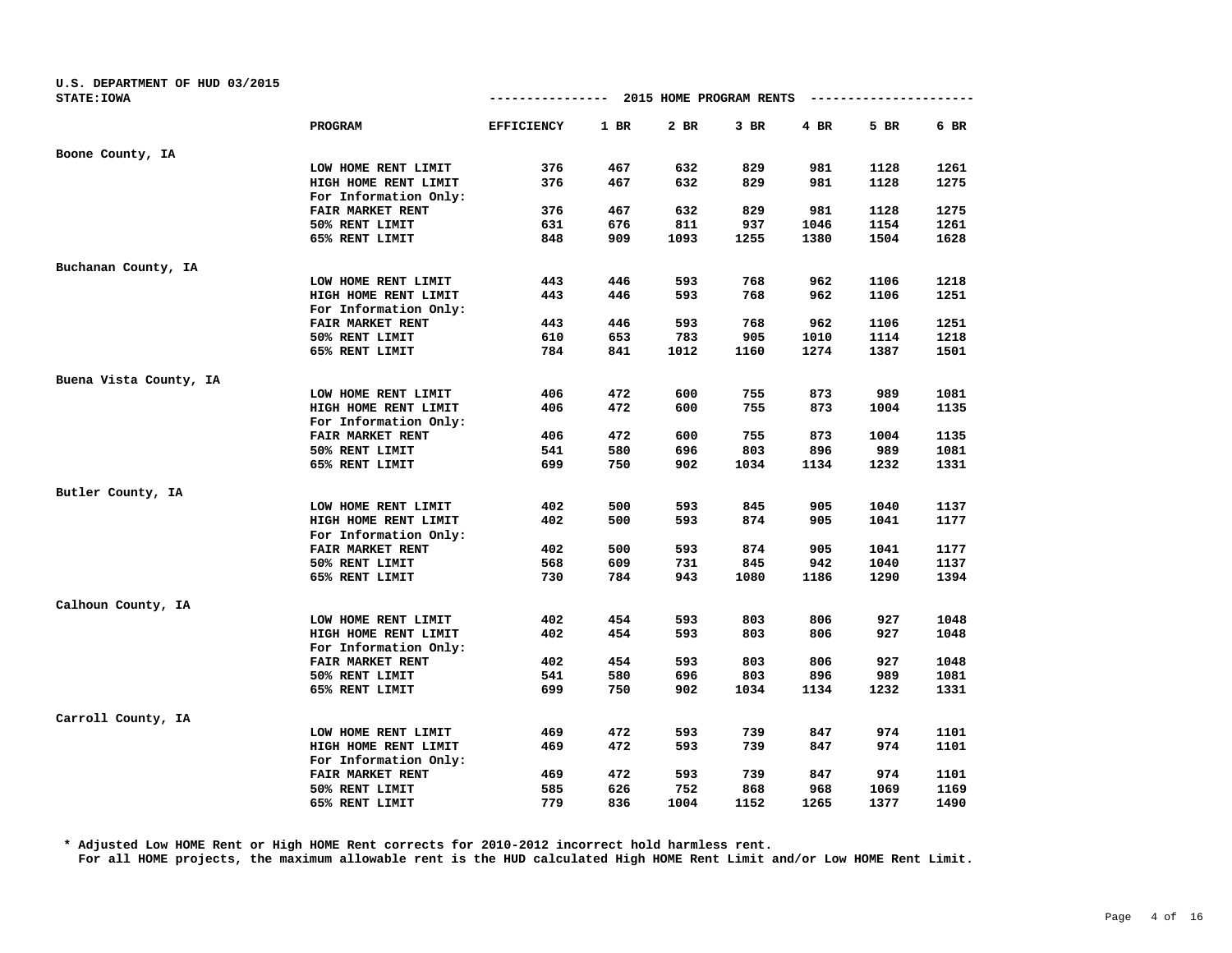| U.S. DEPARTMENT OF HUD 03/2015 |                       |                   |        |                         |        |      |                        |        |
|--------------------------------|-----------------------|-------------------|--------|-------------------------|--------|------|------------------------|--------|
| <b>STATE: IOWA</b>             |                       | ---------------   |        | 2015 HOME PROGRAM RENTS |        |      | ---------------------- |        |
|                                | <b>PROGRAM</b>        | <b>EFFICIENCY</b> | $1$ BR | 2 BR                    | $3$ BR | 4 BR | 5 BR                   | $6$ BR |
| Cass County, IA                |                       |                   |        |                         |        |      |                        |        |
|                                | LOW HOME RENT LIMIT   | 396               | 485    | 593                     | 802    | 854  | 982                    | 1081   |
|                                | HIGH HOME RENT LIMIT  | 396               | 485    | 593                     | 802    | 854  | 982                    | 1110   |
|                                | For Information Only: |                   |        |                         |        |      |                        |        |
|                                | FAIR MARKET RENT      | 396               | 485    | 593                     | 802    | 854  | 982                    | 1110   |
|                                | 50% RENT LIMIT        | 541               | 580    | 696                     | 803    | 896  | 989                    | 1081   |
|                                | 65% RENT LIMIT        | 699               | 750    | 902                     | 1034   | 1134 | 1232                   | 1331   |
| Cedar County, IA               |                       |                   |        |                         |        |      |                        |        |
|                                | LOW HOME RENT LIMIT   | 433               | 472    | 639                     | 827    | 902  | 1037                   | 1173   |
|                                | HIGH HOME RENT LIMIT  | 433               | 472    | 639                     | 827    | 902  | 1037                   | 1173   |
|                                | For Information Only: |                   |        |                         |        |      |                        |        |
|                                | FAIR MARKET RENT      | 433               | 472    | 639                     | 827    | 902  | 1037                   | 1173   |
|                                | 50% RENT LIMIT        | 622               | 666    | 800                     | 924    | 1031 | 1138                   | 1244   |
|                                | 65% RENT LIMIT        | 813               | 872    | 1048                    | 1203   | 1323 | 1441                   | 1558   |
| Cerro Gordo County, IA         |                       |                   |        |                         |        |      |                        |        |
|                                | LOW HOME RENT LIMIT   | 390               | 485    | 656                     | 840    | 877  | 1009                   | 1130   |
|                                | HIGH HOME RENT LIMIT  | 390               | 485    | 656                     | 858    | 877  | 1009                   | 1140   |
|                                | For Information Only: |                   |        |                         |        |      |                        |        |
|                                | FAIR MARKET RENT      | 390               | 485    | 656                     | 858    | 877  | 1009                   | 1140   |
|                                | 50% RENT LIMIT        | 566               | 606    | 727                     | 840    | 937  | 1034                   | 1130   |
|                                | 65% RENT LIMIT        | 748               | 802    | 964                     | 1105   | 1214 | 1321                   | 1427   |
| Cherokee County, IA            |                       |                   |        |                         |        |      |                        |        |
|                                | LOW HOME RENT LIMIT   | 402               | 445    | 593                     | 739    | 792  | 911                    | 1030   |
|                                | HIGH HOME RENT LIMIT  | 402               | 445    | 593                     | 739    | 792  | 911                    | 1030   |
|                                | For Information Only: |                   |        |                         |        |      |                        |        |
|                                | FAIR MARKET RENT      | 402               | 445    | 593                     | 739    | 792  | 911                    | 1030   |
|                                | 50% RENT LIMIT        | 550               | 589    | 707                     | 816    | 911  | 1005                   | 1099   |
|                                | 65% RENT LIMIT        | 720               | 773    | 929                     | 1065   | 1169 | 1271                   | 1373   |
| Chickasaw County, IA           |                       |                   |        |                         |        |      |                        |        |
|                                | LOW HOME RENT LIMIT   | 402               | 482    | 593                     | 803    | 877  | 989                    | 1081   |
|                                | HIGH HOME RENT LIMIT  | 402               | 482    | 593                     | 874    | 877  | 1009                   | 1140   |
|                                | For Information Only: |                   |        |                         |        |      |                        |        |
|                                | FAIR MARKET RENT      | 402               | 482    | 593                     | 874    | 877  | 1009                   | 1140   |
|                                | 50% RENT LIMIT        | 541               | 580    | 696                     | 803    | 896  | 989                    | 1081   |
|                                | 65% RENT LIMIT        | 699               | 750    | 902                     | 1034   | 1134 | 1232                   | 1331   |
| Clarke County, IA              |                       |                   |        |                         |        |      |                        |        |
|                                | LOW HOME RENT LIMIT   | 451               | 492    | 666                     | 803    | 896  | 989                    | 1081   |
|                                | HIGH HOME RENT LIMIT  | 451               | 492    | 666                     | 829    | 1134 | 1232                   | 1331   |
|                                | For Information Only: |                   |        |                         |        |      |                        |        |
|                                | FAIR MARKET RENT      | 451               | 492    | 666                     | 829    | 1180 | 1357                   | 1534   |
|                                | 50% RENT LIMIT        | 541               | 580    | 696                     | 803    | 896  | 989                    | 1081   |
|                                | 65% RENT LIMIT        | 699               | 750    | 902                     | 1034   | 1134 | 1232                   | 1331   |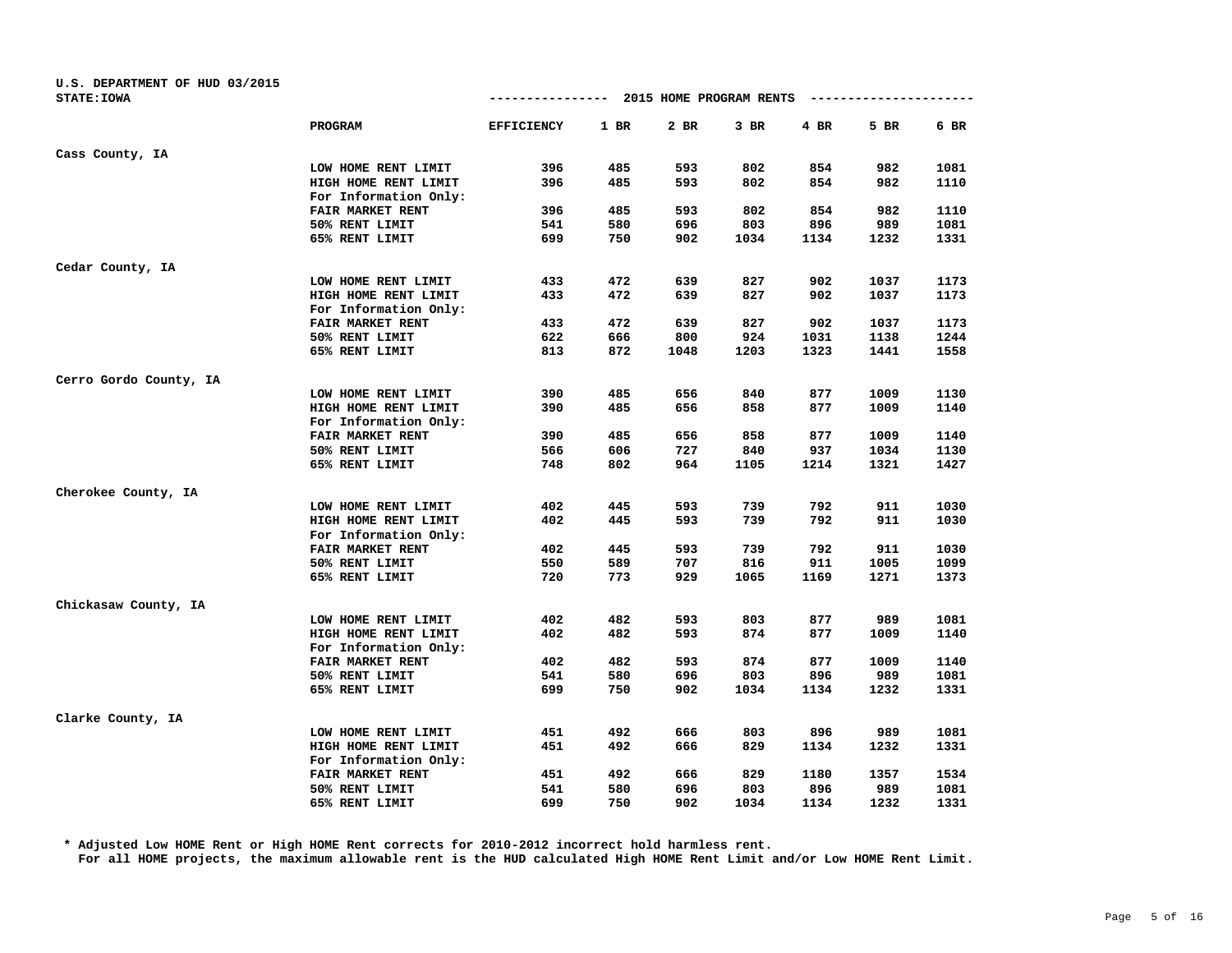| U.S. DEPARTMENT OF HUD 03/2015 |                       |                   |        |                         |        |        |                        |      |
|--------------------------------|-----------------------|-------------------|--------|-------------------------|--------|--------|------------------------|------|
| <b>STATE: IOWA</b>             |                       | --------------    |        | 2015 HOME PROGRAM RENTS |        |        | ---------------------- |      |
|                                | PROGRAM               | <b>EFFICIENCY</b> | $1$ BR | 2 BR                    | $3$ BR | $4$ BR | 5 BR                   | 6 BR |
| Clay County, IA                |                       |                   |        |                         |        |        |                        |      |
|                                | LOW HOME RENT LIMIT   | 402               | 438    | 593                     | 801    | 931    | 1028                   | 1123 |
|                                | HIGH HOME RENT LIMIT  | 402               | 438    | 593                     | 801    | 962    | 1106                   | 1251 |
|                                | For Information Only: |                   |        |                         |        |        |                        |      |
|                                | FAIR MARKET RENT      | 402               | 438    | 593                     | 801    | 962    | 1106                   | 1251 |
|                                | 50% RENT LIMIT        | 562               | 602    | 722                     | 835    | 931    | 1028                   | 1123 |
|                                | 65% RENT LIMIT        | 710               | 763    | 917                     | 1050   | 1153   | 1253                   | 1354 |
| Clayton County, IA             |                       |                   |        |                         |        |        |                        |      |
|                                | LOW HOME RENT LIMIT   | 420               | 500    | 593                     | 803    | 896    | 989                    | 1081 |
|                                | HIGH HOME RENT LIMIT  | 420               | 500    | 593                     | 836    | 959    | 1103                   | 1247 |
|                                | For Information Only: |                   |        |                         |        |        |                        |      |
|                                | FAIR MARKET RENT      | 420               | 500    | 593                     | 836    | 959    | 1103                   | 1247 |
|                                | 50% RENT LIMIT        | 541               | 580    | 696                     | 803    | 896    | 989                    | 1081 |
|                                | 65% RENT LIMIT        | 699               | 750    | 902                     | 1034   | 1134   | 1232                   | 1331 |
| Clinton County, IA             |                       |                   |        |                         |        |        |                        |      |
|                                | LOW HOME RENT LIMIT   | 406               | 524    | 656                     | 831    | 983    | 1085                   | 1186 |
|                                | HIGH HOME RENT LIMIT  | 406               | 524    | 656                     | 831    | 1044   | 1201                   | 1357 |
|                                | For Information Only: |                   |        |                         |        |        |                        |      |
|                                | FAIR MARKET RENT      | 406               | 524    | 656                     | 831    | 1044   | 1201                   | 1357 |
|                                | 50% RENT LIMIT        | 593               | 636    | 763                     | 881    | 983    | 1085                   | 1186 |
|                                | 65% RENT LIMIT        | 769               | 825    | 992                     | 1138   | 1250   | 1361                   | 1471 |
| Crawford County, IA            |                       |                   |        |                         |        |        |                        |      |
|                                | LOW HOME RENT LIMIT   | 402               | 500    | 593                     | 765    | 896    | 989                    | 1081 |
|                                | HIGH HOME RENT LIMIT  | 402               | 500    | 593                     | 765    | 1050   | 1208                   | 1331 |
|                                | For Information Only: |                   |        |                         |        |        |                        |      |
|                                | FAIR MARKET RENT      | 402               | 500    | 593                     | 765    | 1050   | 1208                   | 1365 |
|                                | 50% RENT LIMIT        | 541               | 580    | 696                     | 803    | 896    | 989                    | 1081 |
|                                | 65% RENT LIMIT        | 699               | 750    | 902                     | 1034   | 1134   | 1232                   | 1331 |
| Davis County, IA               |                       |                   |        |                         |        |        |                        |      |
|                                | LOW HOME RENT LIMIT   | 419               | 496    | 619                     | 771    | 855    | 983                    | 1081 |
|                                | HIGH HOME RENT LIMIT  | 419               | 496    | 619                     | 771    | 855    | 983                    | 1112 |
|                                | For Information Only: |                   |        |                         |        |        |                        |      |
|                                | FAIR MARKET RENT      | 419               | 496    | 619                     | 771    | 855    | 983                    | 1112 |
|                                | 50% RENT LIMIT        | 541               | 580    | 696                     | 803    | 896    | 989                    | 1081 |
|                                | 65% RENT LIMIT        | 699               | 750    | 902                     | 1034   | 1134   | 1232                   | 1331 |
| Decatur County, IA             |                       |                   |        |                         |        |        |                        |      |
|                                | LOW HOME RENT LIMIT   | 442               | 465    | 593                     | 803    | 896    | 989                    | 1081 |
|                                | HIGH HOME RENT LIMIT  | 442               | 465    | 593                     | 874    | 1050   | 1208                   | 1331 |
|                                | For Information Only: |                   |        |                         |        |        |                        |      |
|                                | FAIR MARKET RENT      | 442               | 465    | 593                     | 874    | 1050   | 1208                   | 1365 |
|                                | 50% RENT LIMIT        | 541               | 580    | 696                     | 803    | 896    | 989                    | 1081 |
|                                | 65% RENT LIMIT        | 699               | 750    | 902                     | 1034   | 1134   | 1232                   | 1331 |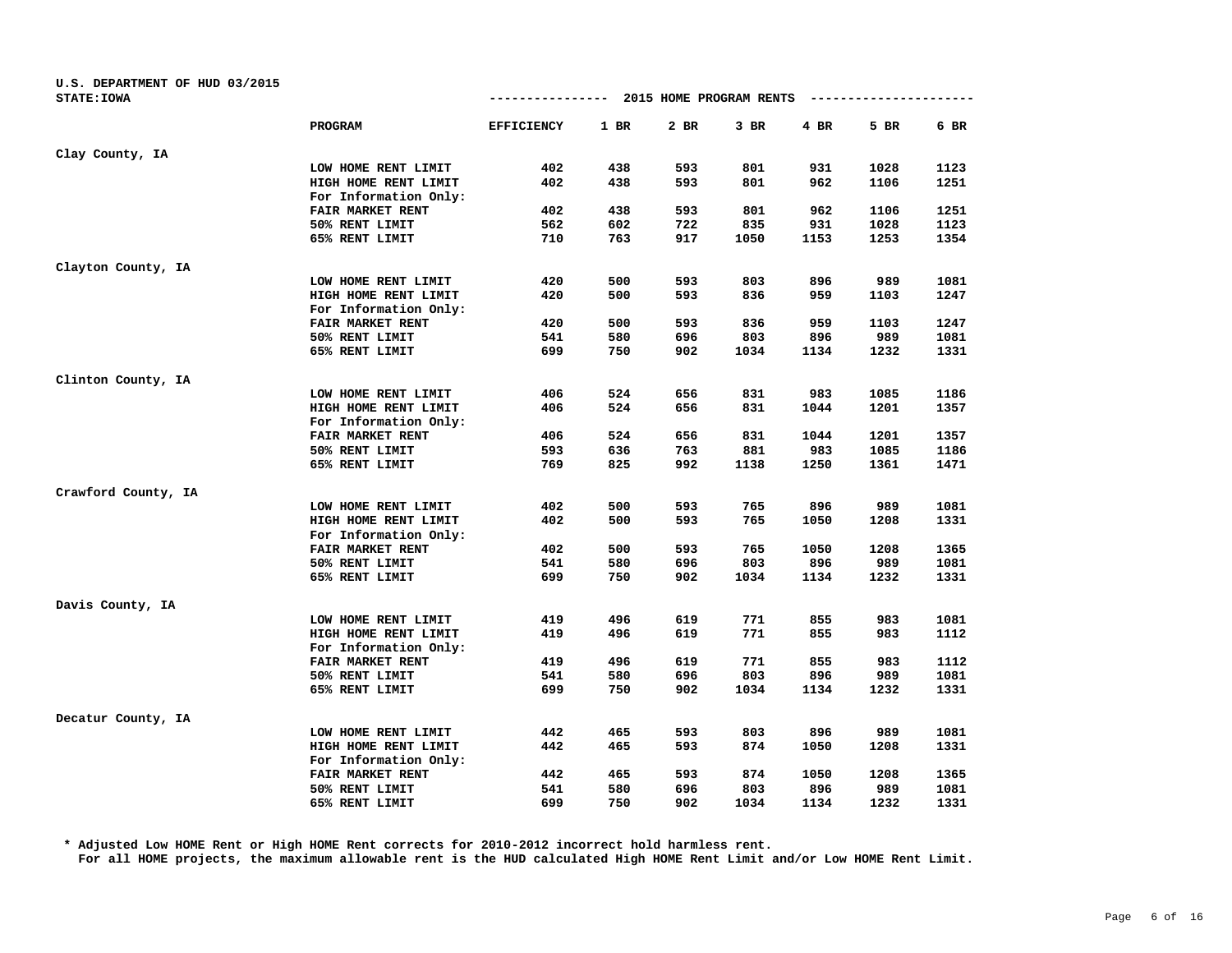| U.S. DEPARTMENT OF HUD 03/2015 |                       |                   |        |                         |        |        |                        |      |
|--------------------------------|-----------------------|-------------------|--------|-------------------------|--------|--------|------------------------|------|
| <b>STATE: IOWA</b>             |                       | ---------------   |        | 2015 HOME PROGRAM RENTS |        |        | ---------------------- |      |
|                                | PROGRAM               | <b>EFFICIENCY</b> | $1$ BR | 2 BR                    | $3$ BR | $4$ BR | 5 BR                   | 6 BR |
| Delaware County, IA            |                       |                   |        |                         |        |        |                        |      |
|                                | LOW HOME RENT LIMIT   | 479               | 486    | 593                     | 863    | 884    | 1017                   | 1149 |
|                                | HIGH HOME RENT LIMIT  | 479               | 486    | 593                     | 863    | 884    | 1017                   | 1149 |
|                                | For Information Only: |                   |        |                         |        |        |                        |      |
|                                | FAIR MARKET RENT      | 479               | 486    | 593                     | 863    | 884    | 1017                   | 1149 |
|                                | 50% RENT LIMIT        | 590               | 631    | 757                     | 875    | 976    | 1077                   | 1177 |
|                                | 65% RENT LIMIT        | 748               | 802    | 964                     | 1105   | 1214   | 1321                   | 1427 |
| Des Moines County, IA          |                       |                   |        |                         |        |        |                        |      |
|                                | LOW HOME RENT LIMIT   | 497               | 500    | 677                     | 803    | 896    | 989                    | 1081 |
|                                | HIGH HOME RENT LIMIT  | 497               | 500    | 677                     | 843    | 911    | 1048                   | 1184 |
|                                | For Information Only: |                   |        |                         |        |        |                        |      |
|                                | FAIR MARKET RENT      | 497               | 500    | 677                     | 843    | 911    | 1048                   | 1184 |
|                                | 50% RENT LIMIT        | 541               | 580    | 696                     | 803    | 896    | 989                    | 1081 |
|                                | 65% RENT LIMIT        | 699               | 750    | 902                     | 1034   | 1134   | 1232                   | 1331 |
| Dickinson County, IA           |                       |                   |        |                         |        |        |                        |      |
|                                | LOW HOME RENT LIMIT   | 413               | 450    | 609                     | 856    | 864    | 994                    | 1123 |
|                                | HIGH HOME RENT LIMIT  | 413               | 450    | 609                     | 856    | 864    | 994                    | 1123 |
|                                | For Information Only: |                   |        |                         |        |        |                        |      |
|                                | FAIR MARKET RENT      | 413               | 450    | 609                     | 856    | 864    | 994                    | 1123 |
|                                | 50% RENT LIMIT        | 583               | 625    | 751                     | 867    | 967    | 1068                   | 1167 |
|                                | 65% RENT LIMIT        | 749               | 804    | 967                     | 1108   | 1216   | 1323                   | 1431 |
| Emmet County, IA               |                       |                   |        |                         |        |        |                        |      |
|                                | LOW HOME RENT LIMIT   | 402               | 470    | 593                     | 750    | 819    | 942                    | 1065 |
|                                | HIGH HOME RENT LIMIT  | 402               | 470    | 593                     | 750    | 819    | 942                    | 1065 |
|                                | For Information Only: |                   |        |                         |        |        |                        |      |
|                                | FAIR MARKET RENT      | 402               | 470    | 593                     | 750    | 819    | 942                    | 1065 |
|                                | 50% RENT LIMIT        | 551               | 590    | 708                     | 819    | 913    | 1008                   | 1102 |
|                                | 65% RENT LIMIT        | 699               | 750    | 902                     | 1034   | 1134   | 1232                   | 1331 |
| Fayette County, IA             |                       |                   |        |                         |        |        |                        |      |
|                                | LOW HOME RENT LIMIT   | 369               | 499    | 593                     | 762    | 802    | 922                    | 1043 |
|                                | HIGH HOME RENT LIMIT  | 369               | 499    | 593                     | 762    | 802    | 922                    | 1043 |
|                                | For Information Only: |                   |        |                         |        |        |                        |      |
|                                | FAIR MARKET RENT      | 369               | 499    | 593                     | 762    | 802    | 922                    | 1043 |
|                                | 50% RENT LIMIT        | 541               | 580    | 696                     | 803    | 896    | 989                    | 1081 |
|                                | 65% RENT LIMIT        | 699               | 750    | 902                     | 1034   | 1134   | 1232                   | 1331 |
| Floyd County, IA               |                       |                   |        |                         |        |        |                        |      |
|                                | LOW HOME RENT LIMIT   | 402               | 458    | 593                     | 803    | 838    | 964                    | 1081 |
|                                | HIGH HOME RENT LIMIT  | 402               | 458    | 593                     | 835    | 838    | 964                    | 1089 |
|                                | For Information Only: |                   |        |                         |        |        |                        |      |
|                                | FAIR MARKET RENT      | 402               | 458    | 593                     | 835    | 838    | 964                    | 1089 |
|                                | 50% RENT LIMIT        | 541               | 580    | 696                     | 803    | 896    | 989                    | 1081 |
|                                | 65% RENT LIMIT        | 699               | 750    | 902                     | 1034   | 1134   | 1232                   | 1331 |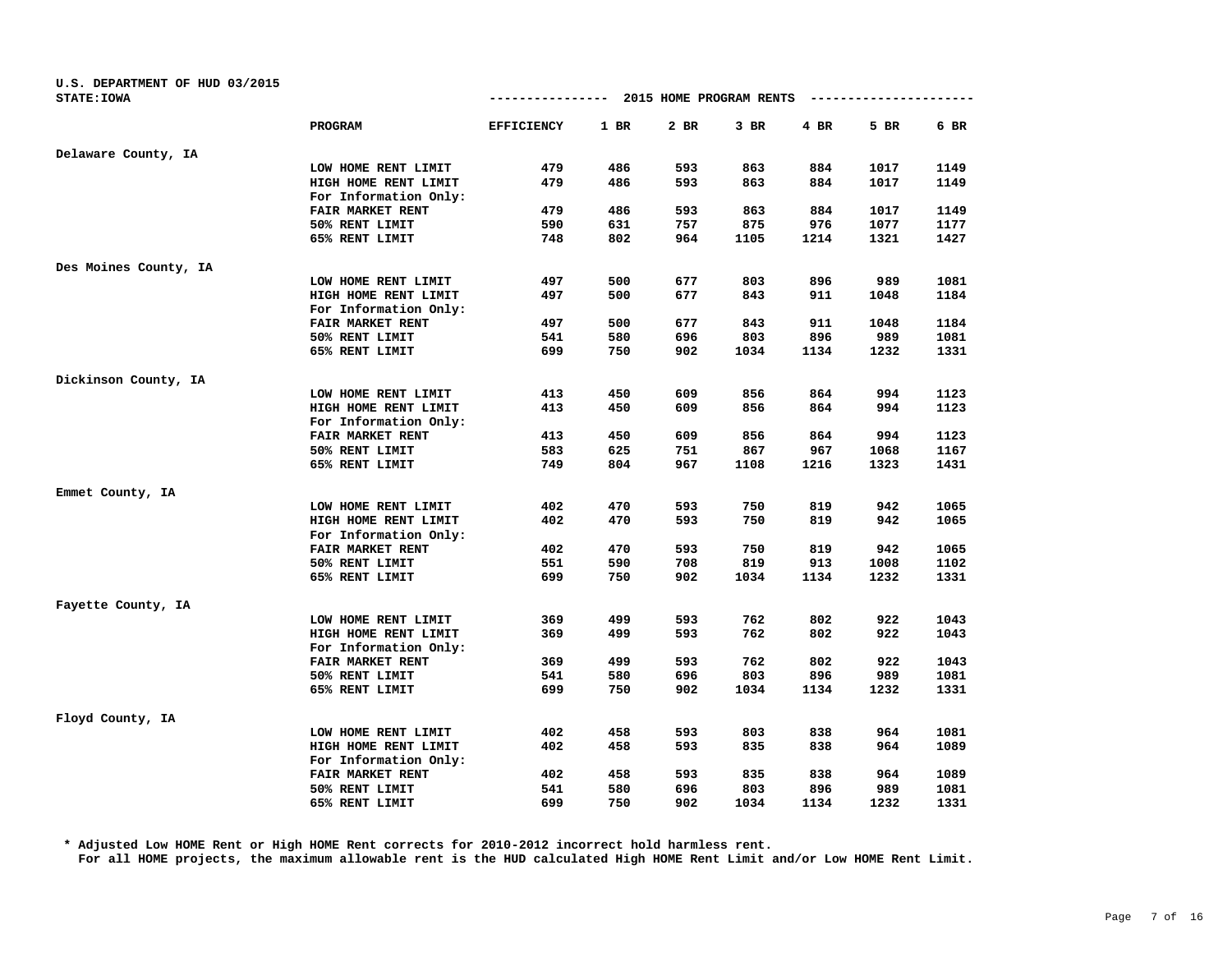| U.S. DEPARTMENT OF HUD 03/2015 |                       |                   |        |                         |        |      |                        |      |
|--------------------------------|-----------------------|-------------------|--------|-------------------------|--------|------|------------------------|------|
| <b>STATE: IOWA</b>             |                       | ----------------  |        | 2015 HOME PROGRAM RENTS |        |      | ---------------------- |      |
|                                | <b>PROGRAM</b>        | <b>EFFICIENCY</b> | $1$ BR | 2 BR                    | $3$ BR | 4 BR | 5 BR                   | 6 BR |
| Franklin County, IA            |                       |                   |        |                         |        |      |                        |      |
|                                | LOW HOME RENT LIMIT   | 435               | 438    | 593                     | 803    | 896  | 989                    | 1081 |
|                                | HIGH HOME RENT LIMIT  | 435               | 438    | 593                     | 828    | 1014 | 1166                   | 1318 |
|                                | For Information Only: |                   |        |                         |        |      |                        |      |
|                                | FAIR MARKET RENT      | 435               | 438    | 593                     | 828    | 1014 | 1166                   | 1318 |
|                                | 50% RENT LIMIT        | 541               | 580    | 696                     | 803    | 896  | 989                    | 1081 |
|                                | 65% RENT LIMIT        | 699               | 750    | 902                     | 1034   | 1134 | 1232                   | 1331 |
| Fremont County, IA             |                       |                   |        |                         |        |      |                        |      |
|                                | LOW HOME RENT LIMIT   | 402               | 481    | 593                     | 825    | 904  | 1018                   | 1113 |
|                                | HIGH HOME RENT LIMIT  | 402               | 481    | 593                     | 825    | 904  | 1040                   | 1175 |
|                                | For Information Only: |                   |        |                         |        |      |                        |      |
|                                | FAIR MARKET RENT      | 402               | 481    | 593                     | 825    | 904  | 1040                   | 1175 |
|                                | 50% RENT LIMIT        | 557               | 596    | 716                     | 826    | 922  | 1018                   | 1113 |
|                                | 65% RENT LIMIT        | 746               | 801    | 963                     | 1104   | 1211 | 1318                   | 1425 |
| Greene County, IA              |                       |                   |        |                         |        |      |                        |      |
|                                | LOW HOME RENT LIMIT   | 402               | 438    | 593                     | 739    | 928  | 1024                   | 1120 |
|                                | HIGH HOME RENT LIMIT  | 402               | 438    | 593                     | 739    | 1050 | 1208                   | 1365 |
|                                | For Information Only: |                   |        |                         |        |      |                        |      |
|                                | FAIR MARKET RENT      | 402               | 438    | 593                     | 739    | 1050 | 1208                   | 1365 |
|                                | 50% RENT LIMIT        | 560               | 600    | 720                     | 832    | 928  | 1024                   | 1120 |
|                                | 65% RENT LIMIT        | 751               | 806    | 969                     | 1112   | 1220 | 1328                   | 1436 |
| Hamilton County, IA            |                       |                   |        |                         |        |      |                        |      |
|                                | LOW HOME RENT LIMIT   | 436               | 476    | 644                     | 802    | 947  | 1045                   | 1142 |
|                                | HIGH HOME RENT LIMIT  | 436               | 476    | 644                     | 802    | 1052 | 1210                   | 1368 |
|                                | For Information Only: |                   |        |                         |        |      |                        |      |
|                                | FAIR MARKET RENT      | 436               | 476    | 644                     | 802    | 1052 | 1210                   | 1368 |
|                                | 50% RENT LIMIT        | 572               | 613    | 735                     | 849    | 947  | 1045                   | 1142 |
|                                | 65% RENT LIMIT        | 758               | 813    | 978                     | 1121   | 1231 | 1340                   | 1448 |
| Hancock County, IA             |                       |                   |        |                         |        |      |                        |      |
|                                | LOW HOME RENT LIMIT   | 402               | 438    | 593                     | 739    | 862  | 989                    | 1081 |
|                                | HIGH HOME RENT LIMIT  | 402               | 438    | 593                     | 739    | 862  | 991                    | 1121 |
|                                | For Information Only: |                   |        |                         |        |      |                        |      |
|                                | FAIR MARKET RENT      | 402               | 438    | 593                     | 739    | 862  | 991                    | 1121 |
|                                | 50% RENT LIMIT        | 541               | 580    | 696                     | 803    | 896  | 989                    | 1081 |
|                                | 65% RENT LIMIT        | 713               | 764    | 919                     | 1053   | 1155 | 1256                   | 1357 |
| Hardin County, IA              |                       |                   |        |                         |        |      |                        |      |
|                                | LOW HOME RENT LIMIT   | 402               | 457    | 593                     | 741    | 792  | 911                    | 1030 |
|                                | HIGH HOME RENT LIMIT  | 402               | 457    | 593                     | 741    | 792  | 911                    | 1030 |
|                                | For Information Only: |                   |        |                         |        |      |                        |      |
|                                | FAIR MARKET RENT      | 402               | 457    | 593                     | 741    | 792  | 911                    | 1030 |
|                                | 50% RENT LIMIT        | 588               | 630    | 756                     | 873    | 975  | 1076                   | 1176 |
|                                | 65% RENT LIMIT        | 754               | 809    | 973                     | 1115   | 1225 | 1333                   | 1441 |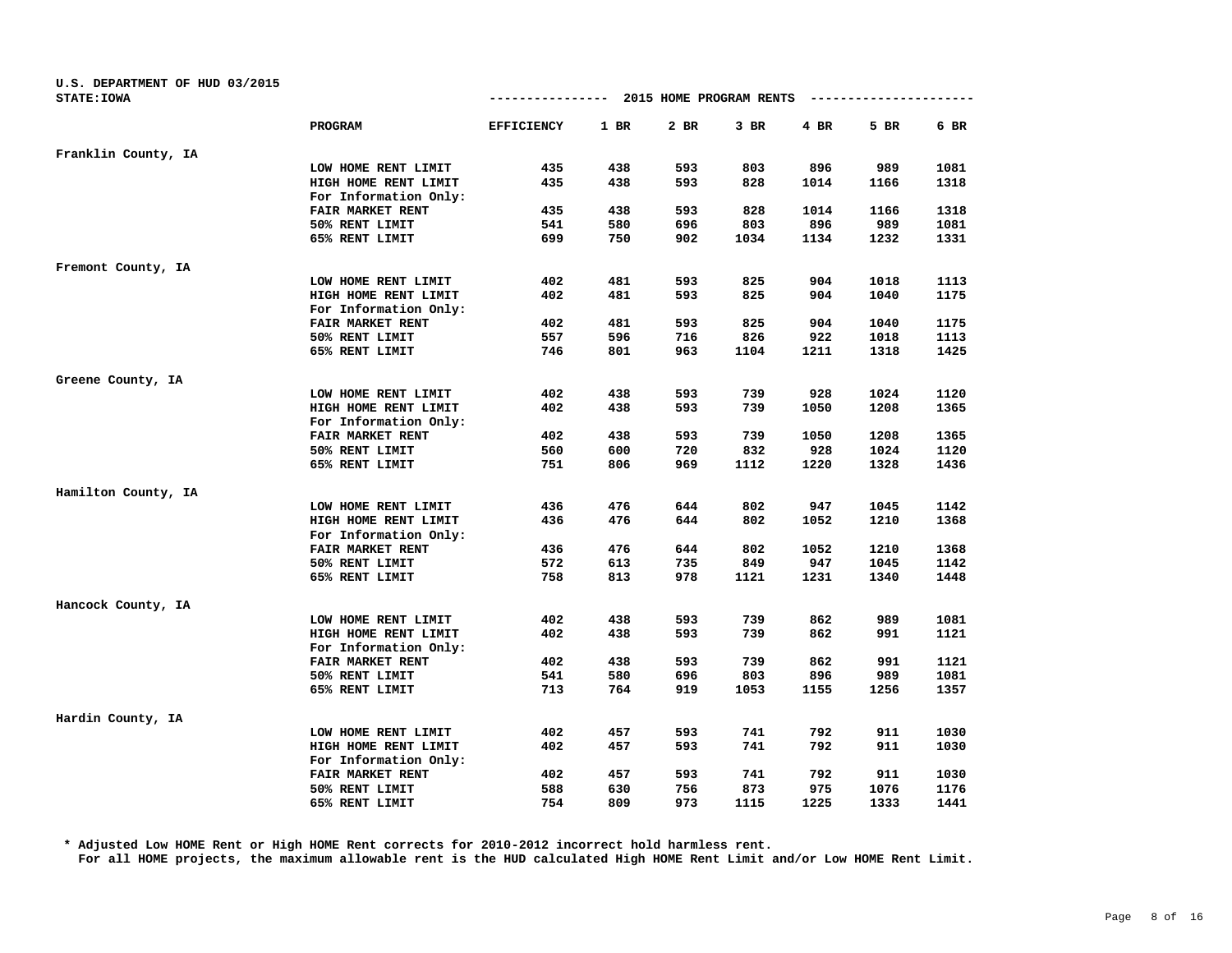| U.S. DEPARTMENT OF HUD 03/2015 |                       |                   |        |                         |        |      |                      |      |
|--------------------------------|-----------------------|-------------------|--------|-------------------------|--------|------|----------------------|------|
| <b>STATE: IOWA</b>             |                       | --------------    |        | 2015 HOME PROGRAM RENTS |        |      | -------------------- |      |
|                                | PROGRAM               | <b>EFFICIENCY</b> | $1$ BR | 2 BR                    | $3$ BR | 4 BR | 5 BR                 | 6 BR |
| Henry County, IA               |                       |                   |        |                         |        |      |                      |      |
|                                | LOW HOME RENT LIMIT   | 406               | 483    | 600                     | 803    | 835  | 960                  | 1081 |
|                                | HIGH HOME RENT LIMIT  | 406               | 483    | 600                     | 832    | 835  | 960                  | 1086 |
|                                | For Information Only: |                   |        |                         |        |      |                      |      |
|                                | FAIR MARKET RENT      | 406               | 483    | 600                     | 832    | 835  | 960                  | 1086 |
|                                | 50% RENT LIMIT        | 541               | 580    | 696                     | 803    | 896  | 989                  | 1081 |
|                                | 65% RENT LIMIT        | 699               | 750    | 902                     | 1034   | 1134 | 1232                 | 1331 |
| Howard County, IA              |                       |                   |        |                         |        |      |                      |      |
|                                | LOW HOME RENT LIMIT   | 402               | 438    | 593                     | 739    | 792  | 911                  | 1030 |
|                                | HIGH HOME RENT LIMIT  | 402               | 438    | 593                     | 739    | 792  | 911                  | 1030 |
|                                | For Information Only: |                   |        |                         |        |      |                      |      |
|                                | FAIR MARKET RENT      | 402               | 438    | 593                     | 739    | 792  | 911                  | 1030 |
|                                | 50% RENT LIMIT        | 541               | 580    | 696                     | 803    | 896  | 989                  | 1081 |
|                                | 65% RENT LIMIT        | 699               | 750    | 902                     | 1034   | 1134 | 1232                 | 1331 |
| Humboldt County, IA            |                       |                   |        |                         |        |      |                      |      |
|                                | LOW HOME RENT LIMIT   | 402               | 438    | 593                     | 816    | 839  | 965                  | 1091 |
|                                | HIGH HOME RENT LIMIT  | 402               | 438    | 593                     | 836    | 839  | 965                  | 1091 |
|                                | For Information Only: |                   |        |                         |        |      |                      |      |
|                                | FAIR MARKET RENT      | 402               | 438    | 593                     | 836    | 839  | 965                  | 1091 |
|                                | 50% RENT LIMIT        | 550               | 589    | 707                     | 816    | 911  | 1005                 | 1099 |
|                                | 65% RENT LIMIT        | 724               | 777    | 934                     | 1070   | 1174 | 1277                 | 1380 |
| Ida County, IA                 |                       |                   |        |                         |        |      |                      |      |
|                                | LOW HOME RENT LIMIT   | 402               | 450    | 593                     | 788    | 792  | 911                  | 1030 |
|                                | HIGH HOME RENT LIMIT  | 402               | 450    | 593                     | 788    | 792  | 911                  | 1030 |
|                                | For Information Only: |                   |        |                         |        |      |                      |      |
|                                | FAIR MARKET RENT      | 402               | 450    | 593                     | 788    | 792  | 911                  | 1030 |
|                                | 50% RENT LIMIT        | 558               | 598    | 718                     | 830    | 926  | 1021                 | 1116 |
|                                | 65% RENT LIMIT        | 749               | 804    | 967                     | 1108   | 1216 | 1323                 | 1431 |
| Iowa County, IA                |                       |                   |        |                         |        |      |                      |      |
|                                | LOW HOME RENT LIMIT   | 402               | 467    | 593                     | 874    | 1018 | 1171                 | 1282 |
|                                | HIGH HOME RENT LIMIT  | 402               | 467    | 593                     | 874    | 1018 | 1171                 | 1323 |
|                                | For Information Only: |                   |        |                         |        |      |                      |      |
|                                | FAIR MARKET RENT      | 402               | 467    | 593                     | 874    | 1018 | 1171                 | 1323 |
|                                | 50% RENT LIMIT        | 642               | 688    | 825                     | 953    | 1063 | 1173                 | 1282 |
|                                | 65% RENT LIMIT        | 839               | 900    | 1082                    | 1242   | 1365 | 1488                 | 1611 |
| Jackson County, IA             |                       |                   |        |                         |        |      |                      |      |
|                                | LOW HOME RENT LIMIT   | 402               | 500    | 593                     | 803    | 877  | 989                  | 1081 |
|                                | HIGH HOME RENT LIMIT  | 402               | 500    | 593                     | 874    | 877  | 1009                 | 1140 |
|                                | For Information Only: |                   |        |                         |        |      |                      |      |
|                                | FAIR MARKET RENT      | 402               | 500    | 593                     | 874    | 877  | 1009                 | 1140 |
|                                | 50% RENT LIMIT        | 541               | 580    | 696                     | 803    | 896  | 989                  | 1081 |
|                                | 65% RENT LIMIT        | 699               | 750    | 902                     | 1034   | 1134 | 1232                 | 1331 |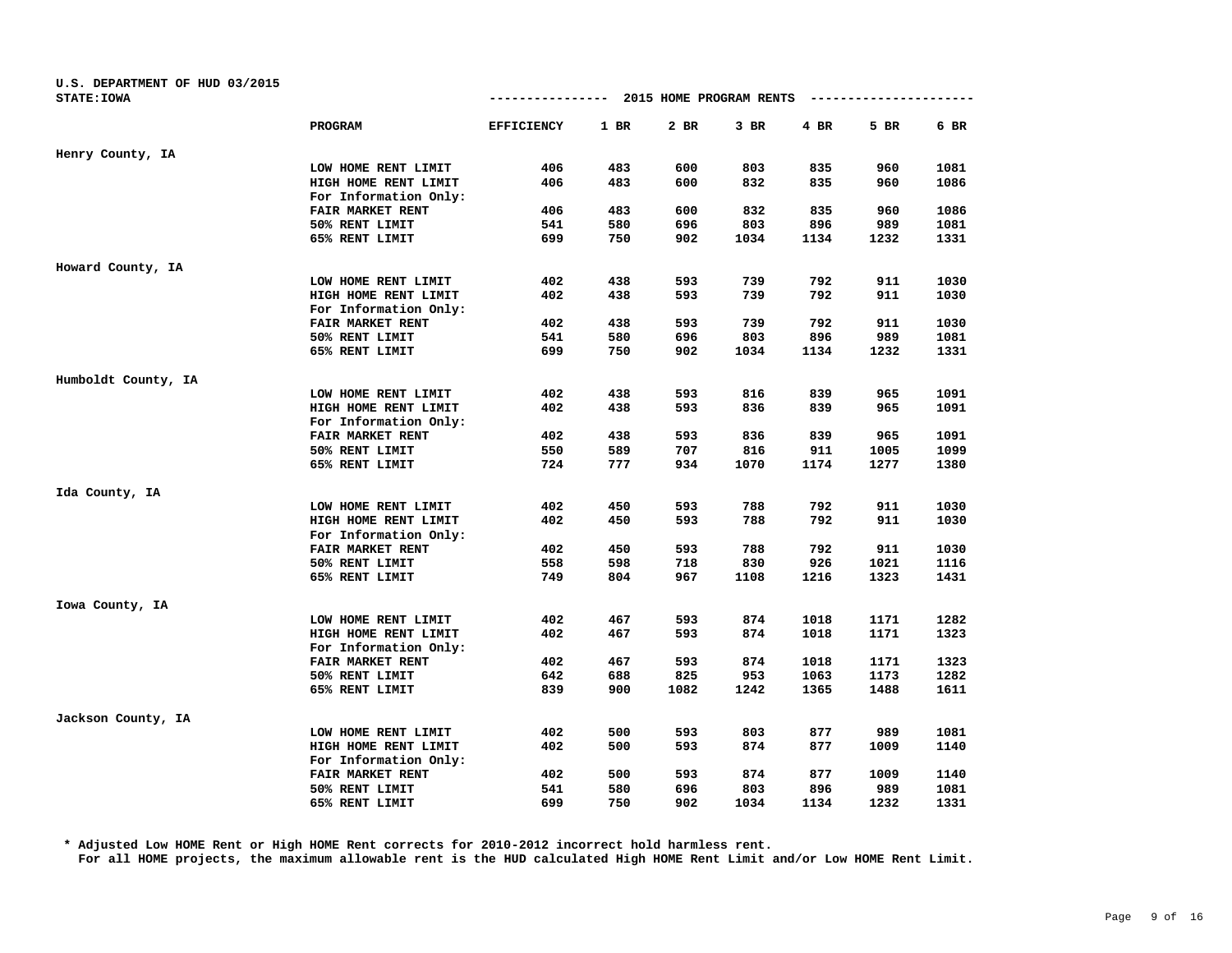| U.S. DEPARTMENT OF HUD 03/2015 |                       |                   |        |                         |        |      |      |      |
|--------------------------------|-----------------------|-------------------|--------|-------------------------|--------|------|------|------|
| <b>STATE: IOWA</b>             |                       | -------------     |        | 2015 HOME PROGRAM RENTS |        |      |      |      |
|                                | PROGRAM               | <b>EFFICIENCY</b> | $1$ BR | 2 BR                    | $3$ BR | 4 BR | 5 BR | 6 BR |
| Jasper County, IA              |                       |                   |        |                         |        |      |      |      |
|                                | LOW HOME RENT LIMIT   | 390               | 502    | 656                     | 833    | 920  | 1045 | 1142 |
|                                | HIGH HOME RENT LIMIT  | 390               | 502    | 656                     | 833    | 920  | 1058 | 1196 |
|                                | For Information Only: |                   |        |                         |        |      |      |      |
|                                | FAIR MARKET RENT      | 390               | 502    | 656                     | 833    | 920  | 1058 | 1196 |
|                                | 50% RENT LIMIT        | 572               | 613    | 735                     | 849    | 947  | 1045 | 1142 |
|                                | 65% RENT LIMIT        | 729               | 782    | 941                     | 1078   | 1183 | 1287 | 1390 |
| Jefferson County, IA           |                       |                   |        |                         |        |      |      |      |
|                                | LOW HOME RENT LIMIT   | 461               | 508    | 681                     | 808    | 902  | 996  | 1088 |
|                                | HIGH HOME RENT LIMIT  | 461               | 508    | 681                     | 848    | 910  | 1047 | 1183 |
|                                | For Information Only: |                   |        |                         |        |      |      |      |
|                                | FAIR MARKET RENT      | 461               | 508    | 681                     | 848    | 910  | 1047 | 1183 |
|                                | 50% RENT LIMIT        | 545               | 583    | 700                     | 808    | 902  | 996  | 1088 |
|                                | 65% RENT LIMIT        | 730               | 784    | 943                     | 1080   | 1186 | 1290 | 1394 |
| Keokuk County, IA              |                       |                   |        |                         |        |      |      |      |
|                                | LOW HOME RENT LIMIT   | 402               | 450    | 593                     | 803    | 828  | 952  | 1076 |
|                                | HIGH HOME RENT LIMIT  | 402               | 450    | 593                     | 825    | 828  | 952  | 1076 |
|                                | For Information Only: |                   |        |                         |        |      |      |      |
|                                | FAIR MARKET RENT      | 402               | 450    | 593                     | 825    | 828  | 952  | 1076 |
|                                | 50% RENT LIMIT        | 541               | 580    | 696                     | 803    | 896  | 989  | 1081 |
|                                | 65% RENT LIMIT        | 699               | 750    | 902                     | 1034   | 1134 | 1232 | 1331 |
| Kossuth County, IA             |                       |                   |        |                         |        |      |      |      |
|                                | LOW HOME RENT LIMIT   | 402               | 438    | 593                     | 788    | 830  | 955  | 1079 |
|                                | HIGH HOME RENT LIMIT  | 402               | 438    | 593                     | 788    | 830  | 955  | 1079 |
|                                | For Information Only: |                   |        |                         |        |      |      |      |
|                                | FAIR MARKET RENT      | 402               | 438    | 593                     | 788    | 830  | 955  | 1079 |
|                                | 50% RENT LIMIT        | 572               | 613    | 736                     | 850    | 948  | 1046 | 1144 |
|                                | 65% RENT LIMIT        | 768               | 824    | 991                     | 1136   | 1248 | 1358 | 1469 |
| Lee County, IA                 |                       |                   |        |                         |        |      |      |      |
|                                | LOW HOME RENT LIMIT   | 408               | 445    | 602                     | 803    | 829  | 953  | 1078 |
|                                | HIGH HOME RENT LIMIT  | 408               | 445    | 602                     | 826    | 829  | 953  | 1078 |
|                                | For Information Only: |                   |        |                         |        |      |      |      |
|                                | FAIR MARKET RENT      | 408               | 445    | 602                     | 826    | 829  | 953  | 1078 |
|                                | 50% RENT LIMIT        | 541               | 580    | 696                     | 803    | 896  | 989  | 1081 |
|                                | 65% RENT LIMIT        | 699               | 750    | 902                     | 1034   | 1134 | 1232 | 1331 |
| Louisa County, IA              |                       |                   |        |                         |        |      |      |      |
|                                | LOW HOME RENT LIMIT   | 436               | 481    | 643                     | 801    | 896  | 989  | 1081 |
|                                | HIGH HOME RENT LIMIT  | 436               | 481    | 643                     | 801    | 993  | 1142 | 1291 |
|                                | For Information Only: |                   |        |                         |        |      |      |      |
|                                | FAIR MARKET RENT      | 436               | 481    | 643                     | 801    | 993  | 1142 | 1291 |
|                                | 50% RENT LIMIT        | 541               | 580    | 696                     | 803    | 896  | 989  | 1081 |
|                                | 65% RENT LIMIT        | 703               | 754    | 907                     | 1039   | 1139 | 1238 | 1338 |
|                                |                       |                   |        |                         |        |      |      |      |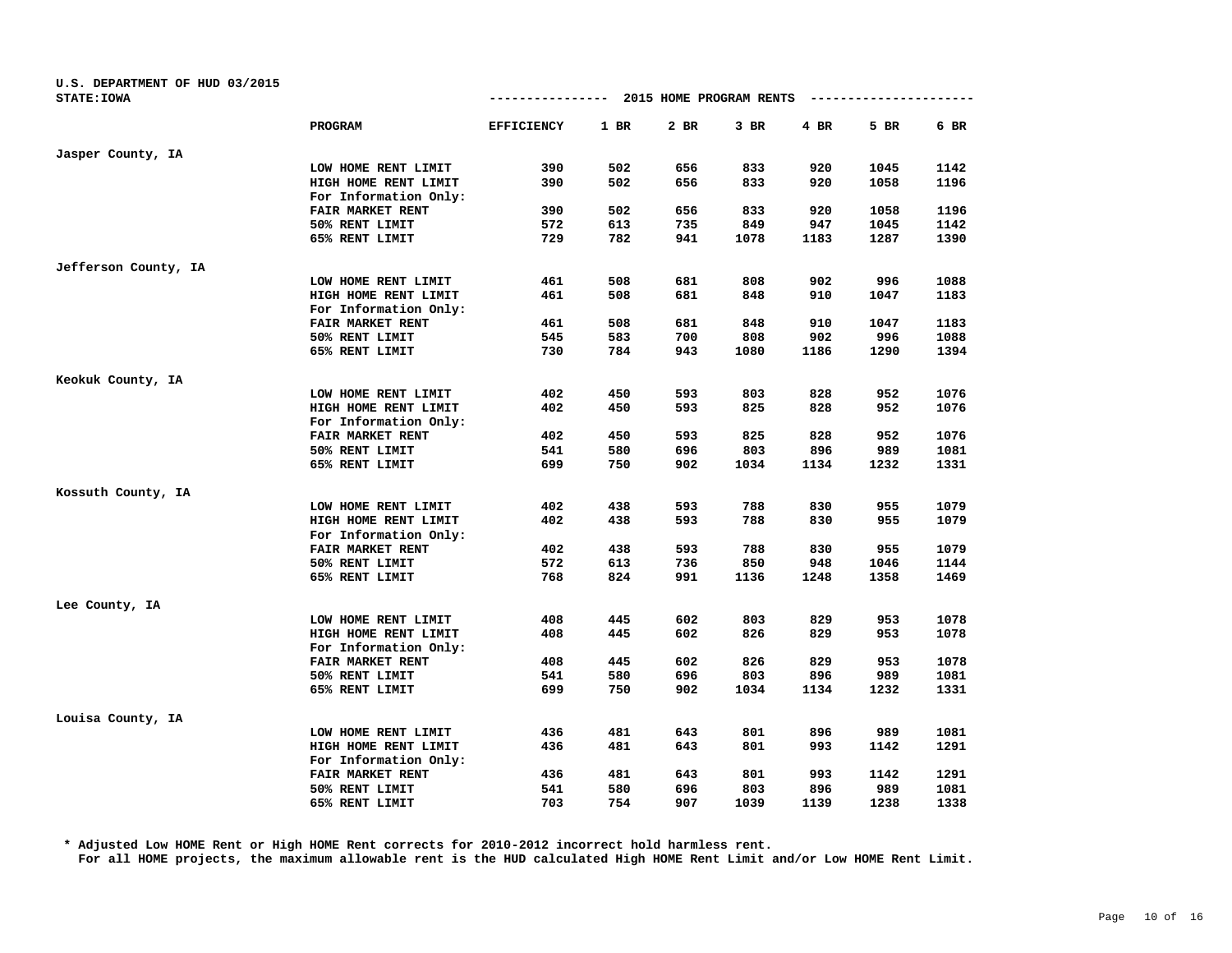| U.S. DEPARTMENT OF HUD 03/2015 |                         |                                        |        |      |        |      |      |      |
|--------------------------------|-------------------------|----------------------------------------|--------|------|--------|------|------|------|
| <b>STATE: IOWA</b>             |                         | -------------- 2015 HOME PROGRAM RENTS |        |      |        |      |      |      |
|                                | <b>PROGRAM</b>          | <b>EFFICIENCY</b>                      | $1$ BR | 2 BR | $3$ BR | 4 BR | 5 BR | 6 BR |
| Lucas County, IA               |                         |                                        |        |      |        |      |      |      |
|                                | LOW HOME RENT LIMIT     | 402                                    | 438    | 593  | 779    | 896  | 989  | 1081 |
|                                | HIGH HOME RENT LIMIT    | 402                                    | 438    | 593  | 779    | 997  | 1147 | 1296 |
|                                | For Information Only:   |                                        |        |      |        |      |      |      |
|                                | FAIR MARKET RENT        | 402                                    | 438    | 593  | 779    | 997  | 1147 | 1296 |
|                                | 50% RENT LIMIT          | 541                                    | 580    | 696  | 803    | 896  | 989  | 1081 |
|                                | 65% RENT LIMIT          | 699                                    | 750    | 902  | 1034   | 1134 | 1232 | 1331 |
| Lyon County, IA                |                         |                                        |        |      |        |      |      |      |
|                                | LOW HOME RENT LIMIT     | 402                                    | 494    | 593  | 739    | 928  | 1024 | 1120 |
|                                | HIGH HOME RENT LIMIT    | 402                                    | 494    | 593  | 739    | 1015 | 1167 | 1320 |
|                                | For Information Only:   |                                        |        |      |        |      |      |      |
|                                | FAIR MARKET RENT        | 402                                    | 494    | 593  | 739    | 1015 | 1167 | 1320 |
|                                | 50% RENT LIMIT          | 560                                    | 600    | 720  | 832    | 928  | 1024 | 1120 |
|                                | 65% RENT LIMIT          | 726                                    | 779    | 937  | 1074   | 1179 | 1282 | 1385 |
| Mahaska County, IA             |                         |                                        |        |      |        |      |      |      |
|                                | LOW HOME RENT LIMIT     | 464                                    | 467    | 602  | 770    | 926  | 1031 | 1127 |
|                                | HIGH HOME RENT LIMIT    | 464                                    | 467    | 602  | 770    | 926  | 1065 | 1204 |
|                                | For Information Only:   |                                        |        |      |        |      |      |      |
|                                | FAIR MARKET RENT        | 464                                    | 467    | 602  | 770    | 926  | 1065 | 1204 |
|                                | 50% RENT LIMIT          | 563                                    | 604    | 725  | 837    | 935  | 1031 | 1127 |
|                                | 65% RENT LIMIT          | 750                                    | 805    | 968  | 1110   | 1219 | 1327 | 1434 |
| Marion County, IA              |                         |                                        |        |      |        |      |      |      |
|                                | LOW HOME RENT LIMIT     | 553                                    | 563    | 684  | 852    | 1023 | 1130 | 1235 |
|                                | HIGH HOME RENT LIMIT    | 553                                    | 563    | 684  | 852    | 1211 | 1393 | 1558 |
|                                | For Information Only:   |                                        |        |      |        |      |      |      |
|                                | <b>FAIR MARKET RENT</b> | 553                                    | 563    | 684  | 852    | 1211 | 1393 | 1574 |
|                                | 50% RENT LIMIT          | 618                                    | 662    | 795  | 918    | 1023 | 1130 | 1235 |
|                                | 65% RENT LIMIT          | 813                                    | 872    | 1048 | 1203   | 1323 | 1441 | 1558 |
| Marshall County, IA            |                         |                                        |        |      |        |      |      |      |
|                                | LOW HOME RENT LIMIT     | 449                                    | 521    | 641  | 814    | 908  | 1002 | 1095 |
|                                | HIGH HOME RENT LIMIT    | 449                                    | 521    | 641  | 827    | 911  | 1048 | 1184 |
|                                | For Information Only:   |                                        |        |      |        |      |      |      |
|                                | FAIR MARKET RENT        | 449                                    | 521    | 641  | 827    | 911  | 1048 | 1184 |
|                                | 50% RENT LIMIT          | 548                                    | 587    | 705  | 814    | 908  | 1002 | 1095 |
|                                | 65% RENT LIMIT          | 700                                    | 751    | 903  | 1035   | 1135 | 1234 | 1333 |
| Mitchell County, IA            |                         |                                        |        |      |        |      |      |      |
|                                | LOW HOME RENT LIMIT     | 402                                    | 500    | 593  | 874    | 877  | 1009 | 1140 |
|                                | HIGH HOME RENT LIMIT    | 402                                    | 500    | 593  | 874    | 877  | 1009 | 1140 |
|                                | For Information Only:   |                                        |        |      |        |      |      |      |
|                                | FAIR MARKET RENT        | 402                                    | 500    | 593  | 874    | 877  | 1009 | 1140 |
|                                | 50% RENT LIMIT          | 590                                    | 632    | 758  | 876    | 977  | 1078 | 1179 |
|                                | 65% RENT LIMIT          | 793                                    | 851    | 1023 | 1173   | 1289 | 1403 | 1518 |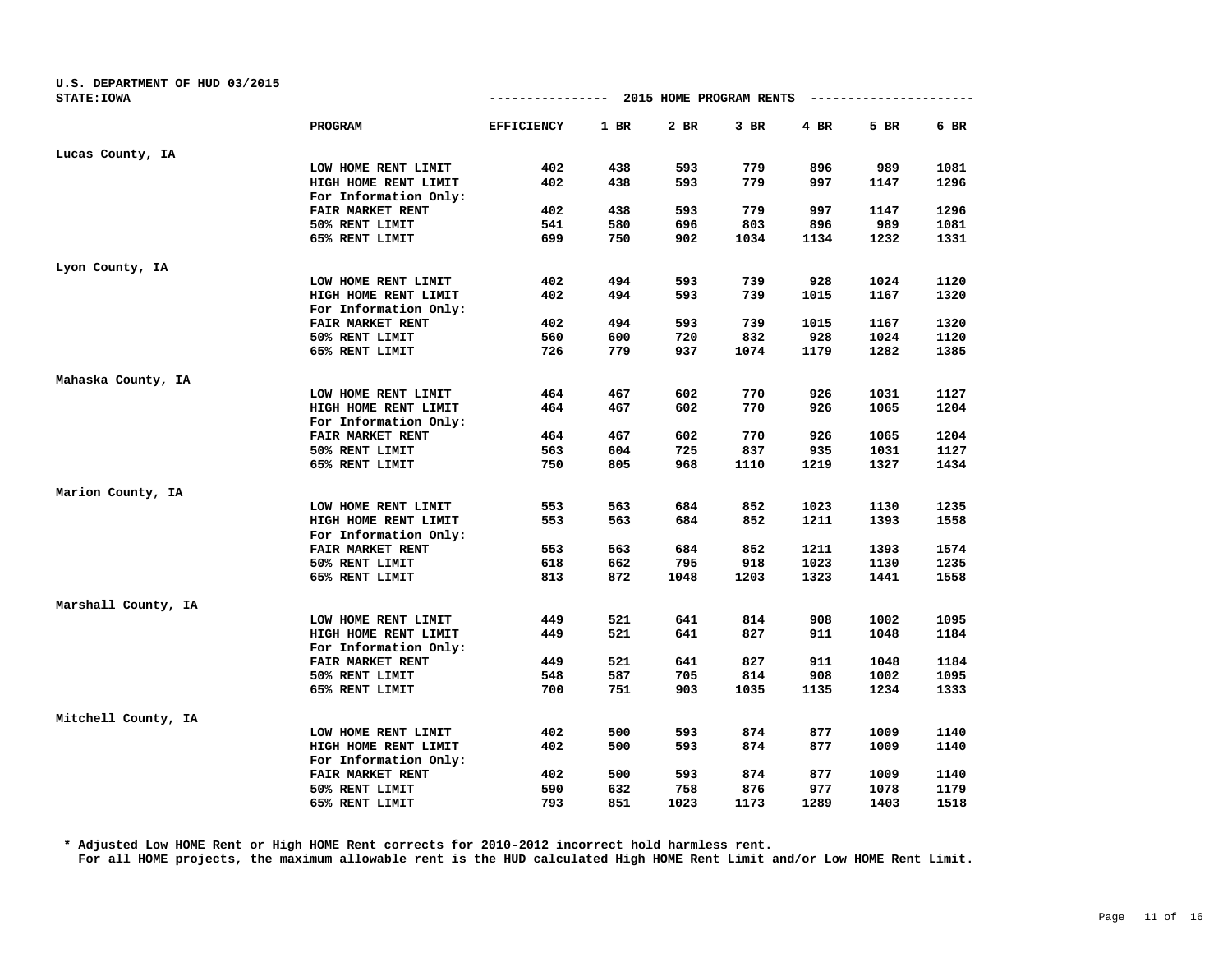| U.S. DEPARTMENT OF HUD 03/2015 |                       |                                       |      |      |        |      |                      |      |
|--------------------------------|-----------------------|---------------------------------------|------|------|--------|------|----------------------|------|
| <b>STATE: IOWA</b>             |                       | ------------- 2015 HOME PROGRAM RENTS |      |      |        |      | -------------------- |      |
|                                | <b>PROGRAM</b>        | <b>EFFICIENCY</b>                     | 1 BR | 2 BR | $3$ BR | 4 BR | 5 BR                 | 6 BR |
| Monona County, IA              |                       |                                       |      |      |        |      |                      |      |
|                                | LOW HOME RENT LIMIT   | 402                                   | 438  | 593  | 792    | 795  | 914                  | 1034 |
|                                | HIGH HOME RENT LIMIT  | 402                                   | 438  | 593  | 792    | 795  | 914                  | 1034 |
|                                | For Information Only: |                                       |      |      |        |      |                      |      |
|                                | FAIR MARKET RENT      | 402                                   | 438  | 593  | 792    | 795  | 914                  | 1034 |
|                                | 50% RENT LIMIT        | 541                                   | 580  | 696  | 803    | 896  | 989                  | 1081 |
|                                | 65% RENT LIMIT        | 699                                   | 750  | 902  | 1034   | 1134 | 1232                 | 1331 |
| Monroe County, IA              |                       |                                       |      |      |        |      |                      |      |
|                                | LOW HOME RENT LIMIT   | 402                                   | 438  | 593  | 739    | 819  | 942                  | 1065 |
|                                | HIGH HOME RENT LIMIT  | 402                                   | 438  | 593  | 739    | 819  | 942                  | 1065 |
|                                | For Information Only: |                                       |      |      |        |      |                      |      |
|                                | FAIR MARKET RENT      | 402                                   | 438  | 593  | 739    | 819  | 942                  | 1065 |
|                                | 50% RENT LIMIT        | 541                                   | 580  | 696  | 803    | 896  | 989                  | 1081 |
|                                | 65% RENT LIMIT        | 699                                   | 750  | 902  | 1034   | 1134 | 1232                 | 1331 |
| Montgomery County, IA          |                       |                                       |      |      |        |      |                      |      |
|                                | LOW HOME RENT LIMIT   | 435                                   | 438  | 593  | 803    | 866  | 989                  | 1081 |
|                                | HIGH HOME RENT LIMIT  | 435                                   | 438  | 593  | 863    | 866  | 996                  | 1126 |
|                                | For Information Only: |                                       |      |      |        |      |                      |      |
|                                | FAIR MARKET RENT      | 435                                   | 438  | 593  | 863    | 866  | 996                  | 1126 |
|                                | 50% RENT LIMIT        | 541                                   | 580  | 696  | 803    | 896  | 989                  | 1081 |
|                                | 65% RENT LIMIT        | 699                                   | 750  | 902  | 1034   | 1134 | 1232                 | 1331 |
| Muscatine County, IA           |                       |                                       |      |      |        |      |                      |      |
|                                | LOW HOME RENT LIMIT   | 499                                   | 545  | 737  | 855    | 955  | 1053                 | 1151 |
|                                | HIGH HOME RENT LIMIT  | 499                                   | 545  | 737  | 1011   | 1092 | 1256                 | 1420 |
|                                | For Information Only: |                                       |      |      |        |      |                      |      |
|                                | FAIR MARKET RENT      | 499                                   | 545  | 737  | 1011   | 1092 | 1256                 | 1420 |
|                                | 50% RENT LIMIT        | 576                                   | 617  | 741  | 855    | 955  | 1053                 | 1151 |
|                                | 65% RENT LIMIT        | 773                                   | 829  | 997  | 1143   | 1255 | 1367                 | 1478 |
| O'Brien County, IA             |                       |                                       |      |      |        |      |                      |      |
|                                | LOW HOME RENT LIMIT   | 440                                   | 482  | 593  | 831    | 862  | 991                  | 1118 |
|                                | HIGH HOME RENT LIMIT  | 440                                   | 482  | 593  | 859    | 862  | 991                  | 1121 |
|                                | For Information Only: |                                       |      |      |        |      |                      |      |
|                                | FAIR MARKET RENT      | 440                                   | 482  | 593  | 859    | 862  | 991                  | 1121 |
|                                | 50% RENT LIMIT        | 560                                   | 600  | 720  | 831    | 927  | 1023                 | 1118 |
|                                | 65% RENT LIMIT        | 740                                   | 794  | 956  | 1095   | 1201 | 1307                 | 1413 |
| Osceola County, IA             |                       |                                       |      |      |        |      |                      |      |
|                                | LOW HOME RENT LIMIT   | 427                                   | 514  | 630  | 785    | 842  | 968                  | 1095 |
|                                | HIGH HOME RENT LIMIT  | 427                                   | 514  | 630  | 785    | 842  | 968                  | 1095 |
|                                | For Information Only: |                                       |      |      |        |      |                      |      |
|                                | FAIR MARKET RENT      | 427                                   | 514  | 630  | 785    | 842  | 968                  | 1095 |
|                                | 50% RENT LIMIT        | 587                                   | 629  | 755  | 872    | 973  | 1074                 | 1174 |
|                                | 65% RENT LIMIT        | 756                                   | 811  | 976  | 1118   | 1228 | 1336                 | 1445 |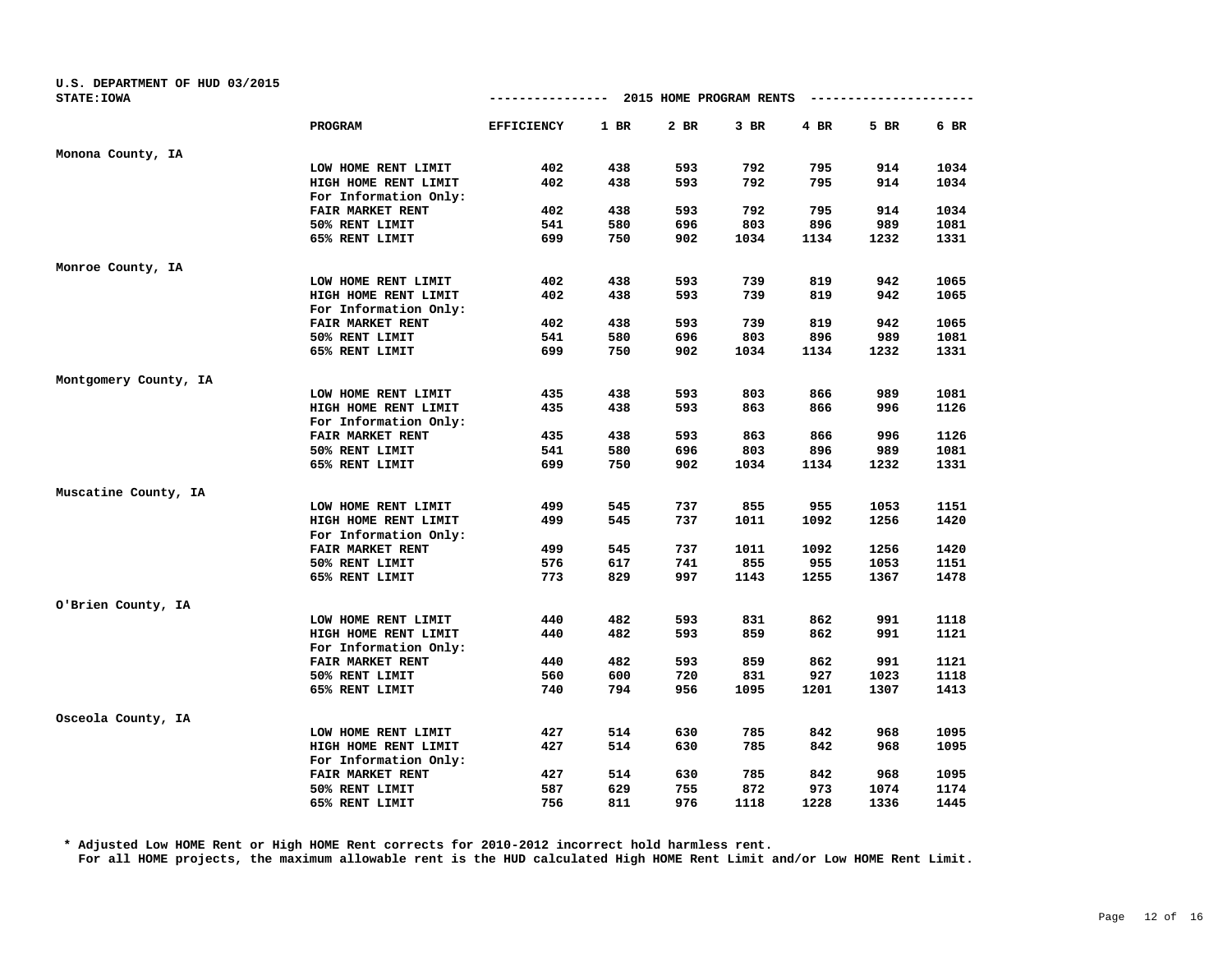| U.S. DEPARTMENT OF HUD 03/2015 |                       |                   |        |                         |      |      |      |      |
|--------------------------------|-----------------------|-------------------|--------|-------------------------|------|------|------|------|
| <b>STATE: IOWA</b>             |                       | -------------     |        | 2015 HOME PROGRAM RENTS |      |      |      |      |
|                                | PROGRAM               | <b>EFFICIENCY</b> | $1$ BR | 2 BR                    | 3 BR | 4 BR | 5 BR | 6 BR |
| Page County, IA                |                       |                   |        |                         |      |      |      |      |
|                                | LOW HOME RENT LIMIT   | 402               | 463    | 593                     | 803  | 810  | 932  | 1053 |
|                                | HIGH HOME RENT LIMIT  | 402               | 463    | 593                     | 807  | 810  | 932  | 1053 |
|                                | For Information Only: |                   |        |                         |      |      |      |      |
|                                | FAIR MARKET RENT      | 402               | 463    | 593                     | 807  | 810  | 932  | 1053 |
|                                | 50% RENT LIMIT        | 541               | 580    | 696                     | 803  | 896  | 989  | 1081 |
|                                | 65% RENT LIMIT        | 699               | 750    | 902                     | 1034 | 1134 | 1232 | 1331 |
| Palo Alto County, IA           |                       |                   |        |                         |      |      |      |      |
|                                | LOW HOME RENT LIMIT   | 402               | 498    | 593                     | 803  | 896  | 989  | 1081 |
|                                | HIGH HOME RENT LIMIT  | 402               | 498    | 593                     | 874  | 1050 | 1208 | 1364 |
|                                | For Information Only: |                   |        |                         |      |      |      |      |
|                                | FAIR MARKET RENT      | 402               | 498    | 593                     | 874  | 1050 | 1208 | 1365 |
|                                | 50% RENT LIMIT        | 541               | 580    | 696                     | 803  | 896  | 989  | 1081 |
|                                | 65% RENT LIMIT        | 715               | 768    | 923                     | 1059 | 1161 | 1262 | 1364 |
| Plymouth County, IA            |                       |                   |        |                         |      |      |      |      |
|                                | LOW HOME RENT LIMIT   | 432               | 506    | 637                     | 882  | 886  | 1019 | 1152 |
|                                | HIGH HOME RENT LIMIT  | 432               | 506    | 637                     | 882  | 886  | 1019 | 1152 |
|                                | For Information Only: |                   |        |                         |      |      |      |      |
|                                | FAIR MARKET RENT      | 432               | 506    | 637                     | 882  | 886  | 1019 | 1152 |
|                                | 50% RENT LIMIT        | 667               | 715    | 857                     | 990  | 1105 | 1219 | 1333 |
|                                | 65% RENT LIMIT        | 868               | 931    | 1118                    | 1284 | 1413 | 1540 | 1667 |
| Pocahontas County, IA          |                       |                   |        |                         |      |      |      |      |
|                                | LOW HOME RENT LIMIT   | 402               | 460    | 593                     | 739  | 896  | 989  | 1081 |
|                                | HIGH HOME RENT LIMIT  | 402               | 460    | 593                     | 739  | 1050 | 1208 | 1331 |
|                                | For Information Only: |                   |        |                         |      |      |      |      |
|                                | FAIR MARKET RENT      | 402               | 460    | 593                     | 739  | 1050 | 1208 | 1365 |
|                                | 50% RENT LIMIT        | 541               | 580    | 696                     | 803  | 896  | 989  | 1081 |
|                                | 65% RENT LIMIT        | 699               | 750    | 902                     | 1034 | 1134 | 1232 | 1331 |
| Poweshiek County, IA           |                       |                   |        |                         |      |      |      |      |
|                                | LOW HOME RENT LIMIT   | 442               | 523    | 653                     | 858  | 910  | 1047 | 1183 |
|                                | HIGH HOME RENT LIMIT  | 442               | 523    | 653                     | 858  | 910  | 1047 | 1183 |
|                                | For Information Only: |                   |        |                         |      |      |      |      |
|                                | FAIR MARKET RENT      | 442               | 523    | 653                     | 858  | 910  | 1047 | 1183 |
|                                | 50% RENT LIMIT        | 612               | 656    | 787                     | 908  | 1013 | 1118 | 1223 |
|                                | 65% RENT LIMIT        | 819               | 879    | 1057                    | 1212 | 1333 | 1451 | 1571 |
| Ringgold County, IA            |                       |                   |        |                         |      |      |      |      |
|                                | LOW HOME RENT LIMIT   | 402               | 481    | 593                     | 744  | 896  | 989  | 1081 |
|                                | HIGH HOME RENT LIMIT  | 402               | 481    | 593                     | 744  | 900  | 1035 | 1170 |
|                                | For Information Only: |                   |        |                         |      |      |      |      |
|                                | FAIR MARKET RENT      | 402               | 481    | 593                     | 744  | 900  | 1035 | 1170 |
|                                | 50% RENT LIMIT        | 541               | 580    | 696                     | 803  | 896  | 989  | 1081 |
|                                | 65% RENT LIMIT        | 699               | 750    | 902                     | 1034 | 1134 | 1232 | 1331 |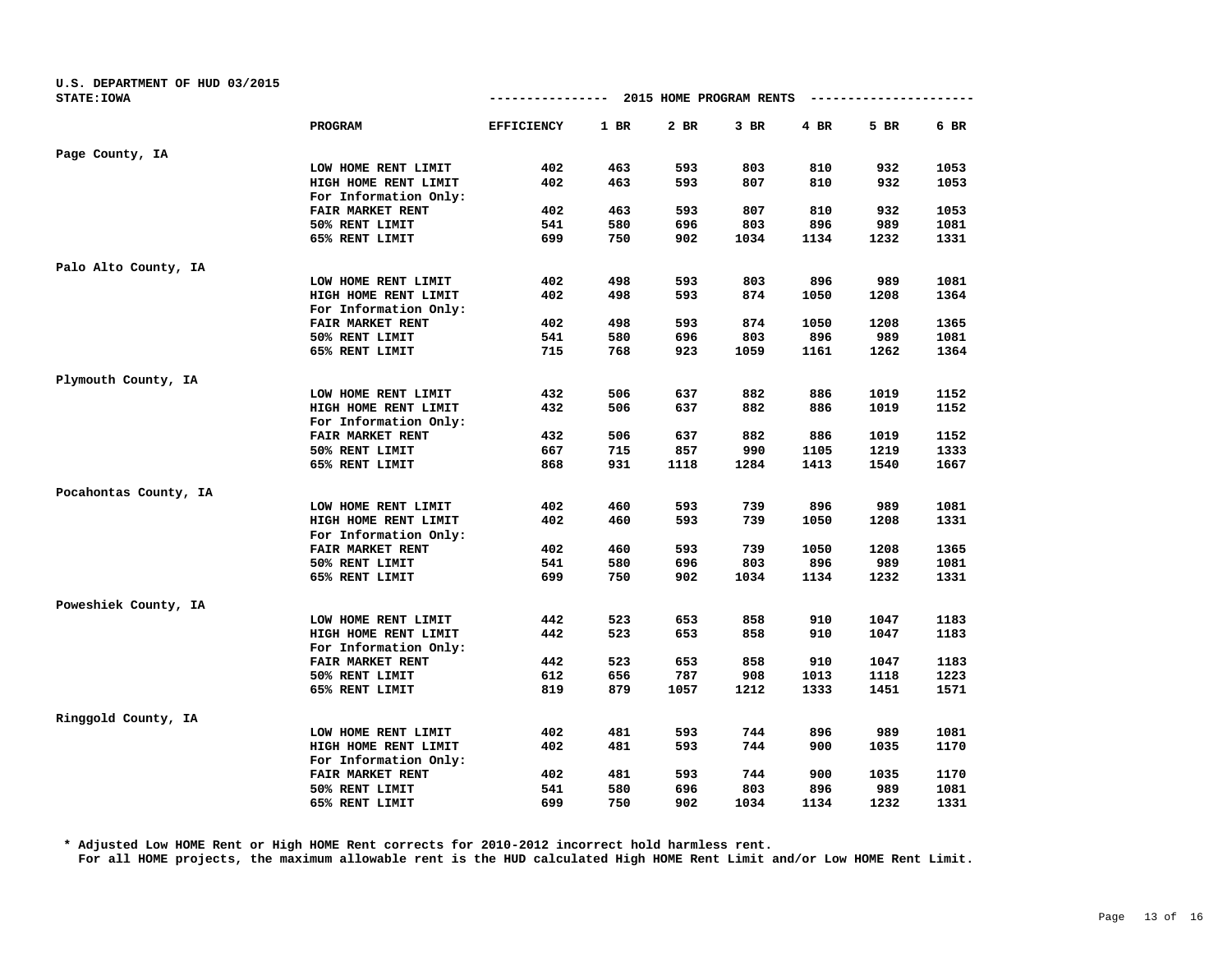| U.S. DEPARTMENT OF HUD 03/2015 |                       |                   |      |                         |        |        |                        |      |
|--------------------------------|-----------------------|-------------------|------|-------------------------|--------|--------|------------------------|------|
| <b>STATE: IOWA</b>             |                       | --------------    |      | 2015 HOME PROGRAM RENTS |        |        | ---------------------- |      |
|                                | <b>PROGRAM</b>        | <b>EFFICIENCY</b> | 1 BR | 2 BR                    | $3$ BR | $4$ BR | 5 BR                   | 6 BR |
| Sac County, IA                 |                       |                   |      |                         |        |        |                        |      |
|                                | LOW HOME RENT LIMIT   | 355               | 444  | 593                     | 768    | 792    | 911                    | 1030 |
|                                | HIGH HOME RENT LIMIT  | 355               | 444  | 593                     | 768    | 792    | 911                    | 1030 |
|                                | For Information Only: |                   |      |                         |        |        |                        |      |
|                                | FAIR MARKET RENT      | 355               | 444  | 593                     | 768    | 792    | 911                    | 1030 |
|                                | 50% RENT LIMIT        | 542               | 581  | 697                     | 805    | 898    | 991                    | 1083 |
|                                | 65% RENT LIMIT        | 700               | 751  | 903                     | 1035   | 1135   | 1234                   | 1333 |
| Shelby County, IA              |                       |                   |      |                         |        |        |                        |      |
|                                | LOW HOME RENT LIMIT   | 406               | 462  | 599                     | 776    | 900    | 1013                   | 1107 |
|                                | HIGH HOME RENT LIMIT  | 406               | 462  | 599                     | 776    | 900    | 1035                   | 1170 |
|                                | For Information Only: |                   |      |                         |        |        |                        |      |
|                                | FAIR MARKET RENT      | 406               | 462  | 599                     | 776    | 900    | 1035                   | 1170 |
|                                | 50% RENT LIMIT        | 555               | 594  | 712                     | 823    | 918    | 1013                   | 1107 |
|                                | 65% RENT LIMIT        | 701               | 753  | 904                     | 1036   | 1136   | 1236                   | 1334 |
| Sioux County, IA               |                       |                   |      |                         |        |        |                        |      |
|                                | LOW HOME RENT LIMIT   | 402               | 468  | 593                     | 813    | 816    | 938                    | 1061 |
|                                | HIGH HOME RENT LIMIT  | 402               | 468  | 593                     | 813    | 816    | 938                    | 1061 |
|                                | For Information Only: |                   |      |                         |        |        |                        |      |
|                                | FAIR MARKET RENT      | 402               | 468  | 593                     | 813    | 816    | 938                    | 1061 |
|                                | 50% RENT LIMIT        | 598               | 641  | 768                     | 888    | 991    | 1093                   | 1195 |
|                                | 65% RENT LIMIT        | 776               | 833  | 1002                    | 1148   | 1261   | 1373                   | 1485 |
| Tama County, IA                |                       |                   |      |                         |        |        |                        |      |
|                                | LOW HOME RENT LIMIT   | 413               | 450  | 609                     | 763    | 890    | 989                    | 1081 |
|                                | HIGH HOME RENT LIMIT  | 413               | 450  | 609                     | 763    | 890    | 1024                   | 1157 |
|                                | For Information Only: |                   |      |                         |        |        |                        |      |
|                                | FAIR MARKET RENT      | 413               | 450  | 609                     | 763    | 890    | 1024                   | 1157 |
|                                | 50% RENT LIMIT        | 541               | 580  | 696                     | 803    | 896    | 989                    | 1081 |
|                                | 65% RENT LIMIT        | 699               | 750  | 902                     | 1034   | 1134   | 1232                   | 1331 |
| Taylor County, IA              |                       |                   |      |                         |        |        |                        |      |
|                                | LOW HOME RENT LIMIT   | 402               | 500  | 593                     | 803    | 877    | 989                    | 1081 |
|                                | HIGH HOME RENT LIMIT  | 402               | 500  | 593                     | 874    | 877    | 1009                   | 1140 |
|                                | For Information Only: |                   |      |                         |        |        |                        |      |
|                                | FAIR MARKET RENT      | 402               | 500  | 593                     | 874    | 877    | 1009                   | 1140 |
|                                | 50% RENT LIMIT        | 541               | 580  | 696                     | 803    | 896    | 989                    | 1081 |
|                                | 65% RENT LIMIT        | 699               | 750  | 902                     | 1034   | 1134   | 1232                   | 1331 |
| Union County, IA               |                       |                   |      |                         |        |        |                        |      |
|                                | LOW HOME RENT LIMIT   | 402               | 442  | 593                     | 795    | 896    | 989                    | 1081 |
|                                | HIGH HOME RENT LIMIT  | 402               | 442  | 593                     | 795    | 968    | 1113                   | 1258 |
|                                | For Information Only: |                   |      |                         |        |        |                        |      |
|                                | FAIR MARKET RENT      | 402               | 442  | 593                     | 795    | 968    | 1113                   | 1258 |
|                                | 50% RENT LIMIT        | 541               | 580  | 696                     | 803    | 896    | 989                    | 1081 |
|                                | 65% RENT LIMIT        | 699               | 750  | 902                     | 1034   | 1134   | 1232                   | 1331 |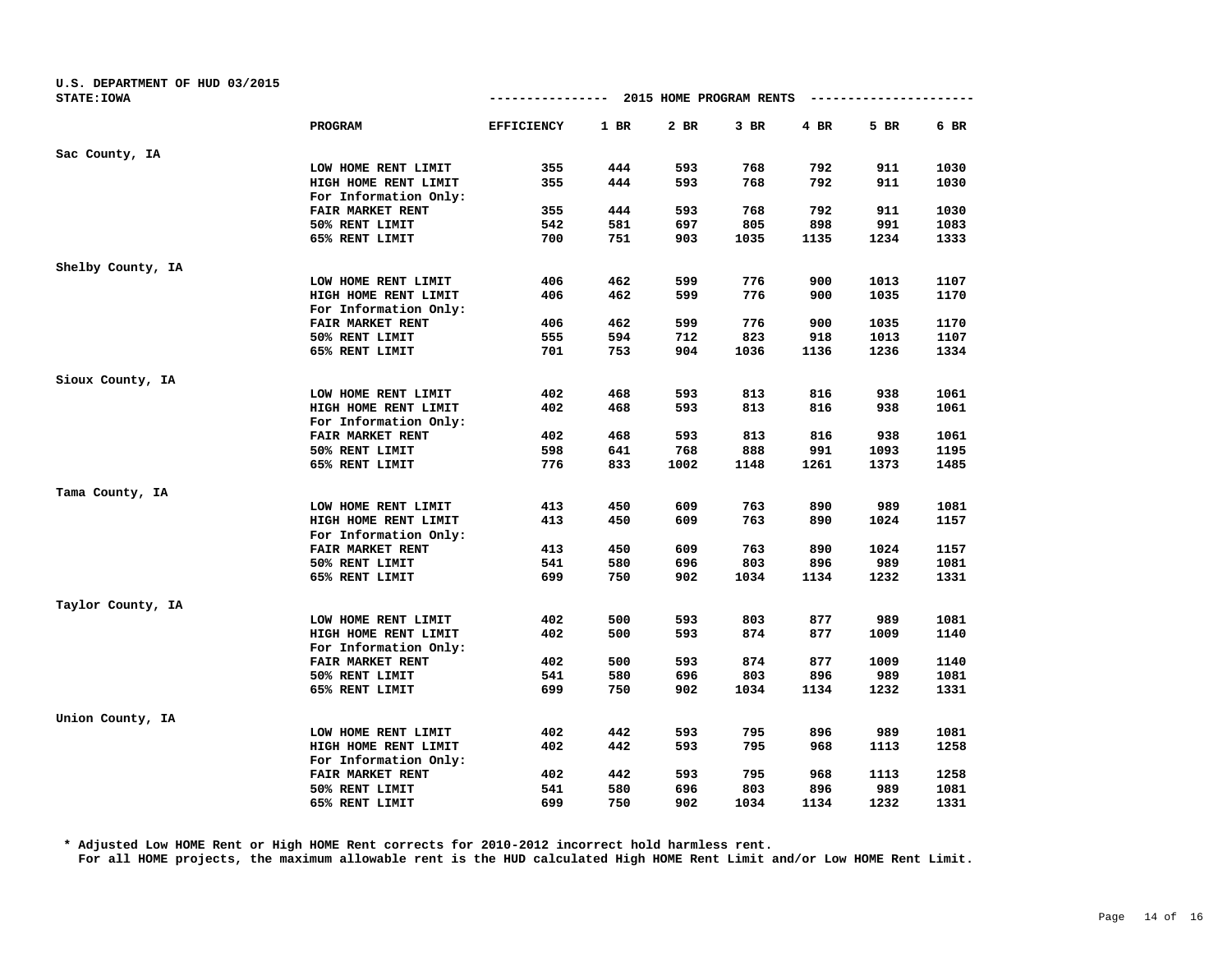| U.S. DEPARTMENT OF HUD 03/2015 |                       |                   |        |                         |        |      |                        |        |
|--------------------------------|-----------------------|-------------------|--------|-------------------------|--------|------|------------------------|--------|
| <b>STATE: IOWA</b>             |                       | --------------    |        | 2015 HOME PROGRAM RENTS |        |      | ---------------------- |        |
|                                | PROGRAM               | <b>EFFICIENCY</b> | $1$ BR | 2 BR                    | $3$ BR | 4 BR | 5 BR                   | $6$ BR |
| Van Buren County, IA           |                       |                   |        |                         |        |      |                        |        |
|                                | LOW HOME RENT LIMIT   | 402               | 500    | 593                     | 803    | 836  | 961                    | 1081   |
|                                | HIGH HOME RENT LIMIT  | 402               | 500    | 593                     | 833    | 836  | 961                    | 1087   |
|                                | For Information Only: |                   |        |                         |        |      |                        |        |
|                                | FAIR MARKET RENT      | 402               | 500    | 593                     | 833    | 836  | 961                    | 1087   |
|                                | 50% RENT LIMIT        | 541               | 580    | 696                     | 803    | 896  | 989                    | 1081   |
|                                | 65% RENT LIMIT        | 699               | 750    | 902                     | 1034   | 1134 | 1232                   | 1331   |
| Wapello County, IA             |                       |                   |        |                         |        |      |                        |        |
|                                | LOW HOME RENT LIMIT   | 434               | 512    | 672                     | 803    | 896  | 989                    | 1081   |
|                                | HIGH HOME RENT LIMIT  | 434               | 512    | 672                     | 858    | 898  | 1033                   | 1167   |
|                                | For Information Only: |                   |        |                         |        |      |                        |        |
|                                | FAIR MARKET RENT      | 434               | 512    | 672                     | 858    | 898  | 1033                   | 1167   |
|                                | 50% RENT LIMIT        | 541               | 580    | 696                     | 803    | 896  | 989                    | 1081   |
|                                | 65% RENT LIMIT        | 699               | 750    | 902                     | 1034   | 1134 | 1232                   | 1331   |
| Wayne County, IA               |                       |                   |        |                         |        |      |                        |        |
|                                | LOW HOME RENT LIMIT   | 402               | 438    | 593                     | 803    | 877  | 989                    | 1081   |
|                                | HIGH HOME RENT LIMIT  | 402               | 438    | 593                     | 874    | 877  | 1009                   | 1140   |
|                                | For Information Only: |                   |        |                         |        |      |                        |        |
|                                | FAIR MARKET RENT      | 402               | 438    | 593                     | 874    | 877  | 1009                   | 1140   |
|                                | 50% RENT LIMIT        | 541               | 580    | 696                     | 803    | 896  | 989                    | 1081   |
|                                | 65% RENT LIMIT        | 699               | 750    | 902                     | 1034   | 1134 | 1232                   | 1331   |
| Webster County, IA             |                       |                   |        |                         |        |      |                        |        |
|                                | LOW HOME RENT LIMIT   | 477               | 480    | 593                     | 803    | 879  | 989                    | 1081   |
|                                | HIGH HOME RENT LIMIT  | 477               | 480    | 593                     | 843    | 879  | 1011                   | 1143   |
|                                | For Information Only: |                   |        |                         |        |      |                        |        |
|                                | FAIR MARKET RENT      | 477               | 480    | 593                     | 843    | 879  | 1011                   | 1143   |
|                                | 50% RENT LIMIT        | 541               | 580    | 696                     | 803    | 896  | 989                    | 1081   |
|                                | 65% RENT LIMIT        | 699               | 750    | 902                     | 1034   | 1134 | 1232                   | 1331   |
| Winnebago County, IA           |                       |                   |        |                         |        |      |                        |        |
|                                | LOW HOME RENT LIMIT   | 402               | 471    | 593                     | 849    | 907  | 1043                   | 1142   |
|                                | HIGH HOME RENT LIMIT  | 402               | 471    | 593                     | 874    | 907  | 1043                   | 1179   |
|                                | For Information Only: |                   |        |                         |        |      |                        |        |
|                                | FAIR MARKET RENT      | 402               | 471    | 593                     | 874    | 907  | 1043                   | 1179   |
|                                | 50% RENT LIMIT        | 572               | 613    | 735                     | 849    | 947  | 1045                   | 1142   |
|                                | 65% RENT LIMIT        | 760               | 816    | 981                     | 1125   | 1235 | 1344                   | 1453   |
| Winneshiek County, IA          |                       |                   |        |                         |        |      |                        |        |
|                                | LOW HOME RENT LIMIT   | 439               | 442    | 598                     | 782    | 998  | 1101                   | 1204   |
|                                | HIGH HOME RENT LIMIT  | 439               | 442    | 598                     | 782    | 1059 | 1218                   | 1377   |
|                                | For Information Only: |                   |        |                         |        |      |                        |        |
|                                | FAIR MARKET RENT      | 439               | 442    | 598                     | 782    | 1059 | 1218                   | 1377   |
|                                | 50% RENT LIMIT        | 602               | 645    | 775                     | 895    | 998  | 1101                   | 1204   |
|                                | 65% RENT LIMIT        | 776               | 833    | 1002                    | 1149   | 1263 | 1375                   | 1487   |